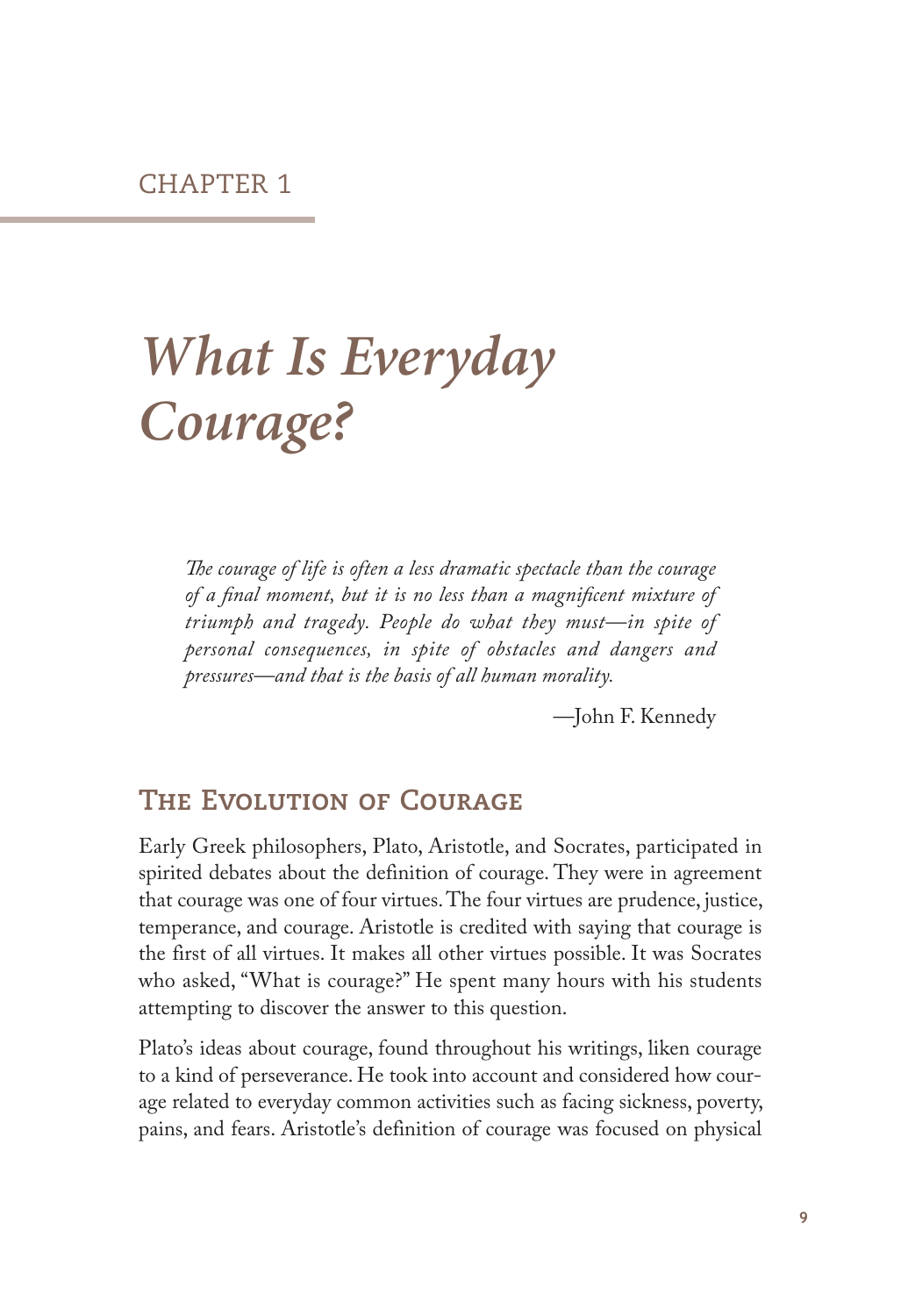courage, the courage of soldiers on the battlefield or the courage of men in defense of their families, and the role they play in keeping the *polis,* or city, safe. Aristotle's conception of courage was that courage as well as the other virtues represented a system of means between extremes. With courage, the two extremes were cowardice and rashness. A coward runs away in the face of danger, as opposed to the extreme of rashness, which is when a person faces danger in a careless or foolish manner. Courage is the mean between the two. After the many debates and discussions however, Socrates and Plato lamented that they never arrived at a definitive answer to the question, "What is courage?"

Throughout the centuries, ancient and modern peoples have attempted to define and understand courage. Philosophers, soldiers, and common citizens alike have struggled to understand what it is about an action that makes it courageous (Brafford, 2003, p. 1). Although the definitions of courage and courageous acts have evolved over thousands of years, some ideals have remained true—people want to be considered courageous, and courage is highly valued by nations. All around the globe, nations recognize and bestow honor upon those who are thought to have performed courageously. In the United States, honors for courage include the Medal of Honor, which is the highest honor given to recognize valor in American armed forces, the Profiles in Courage Award, which recognizes displays of courage described in *Profiles in Courage* by John F. Kennedy, and the Civil Courage Award, which is a human rights award given by the Trustees of The Train Foundation for steadfast resistance to evil at great personal risk. In Sweden, the Edelstam Prize is given to persons for exceptional courage in standing up for one's beliefs in the defense of human rights.

In modern America, beloved poet, novelist, and civil rights activist Maya Angelou reiterated the thinking of the early philosophers in many of her poems, stories, speeches, and interviews. She said,

I am convinced that courage is the most important of all the virtues. Because without courage, you cannot practice any other virtue consistently. You can be kind for a while; you can be generous for a while; you can be just for a while, or merciful for a while, even loving for a while. But it is only with courage that you can be persistently and insistently kind and generous and fair. (Beard, 2013)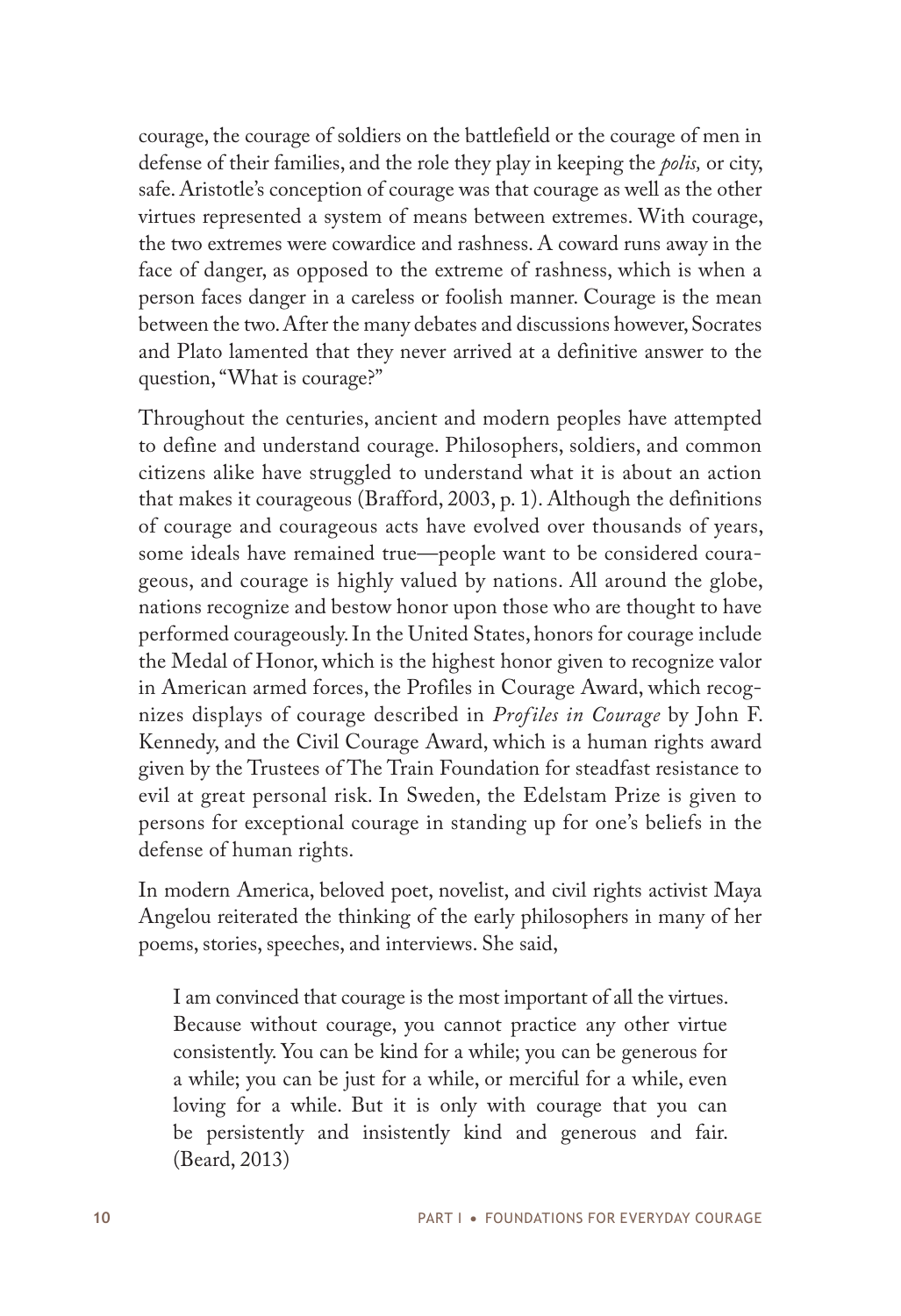Upon Angelou's death in 2014, *Washington Post* writer Jena McGregor concluded,

The world lost a great author, poet and civil rights activist Wednesday when Maya Angelou died at her home in Winston-Salem, N.C. It also lost someone who was a great student of leadership and the creative process—who understood what it takes to have the courage to lead, who had close affiliations with some of the most well-known world leaders of her lifetime, and who could articulate the virtues of courage, steadfastness and truth as only a poet can do.

Angelou wanted to be known as a courageous person, and as she passed at the age of 86, she was lauded for her many accomplishments, most notably her courage.

### **Modern Science Studies Courage**

Courage continues to intrigue human beings in the 21st century, over 2,000 years after Plato and Socrates failed to gain consensus on courage and courageous behavior. According to a collection of research studies on courage published by the American Psychological Association, titled *The Psychology of Courage: Modern Research on an Ancient Virtue* (Pury & Lopez, 2010), there is growing interest in courage and the quest to answer the question, "What is courage?" The study of courage is gaining momentum in the fields of psychology and neuroscience with over half of the research to date being done from 2000 to the present. The ultimate goal of the researchers, however, extends far beyond the early philosophers' question and broadens to the following questions:

Why does courage matter?

Can courage be learned?

Can courage be leveraged to improve organizational performance?

As part of the research chronicled in this text, a synthesis of the many descriptions and definitions of courage proposed in the fields of philosophy, social sciences, literature and lexicons, was provided. (Pury & Lopez, 2010, pp. 52–53)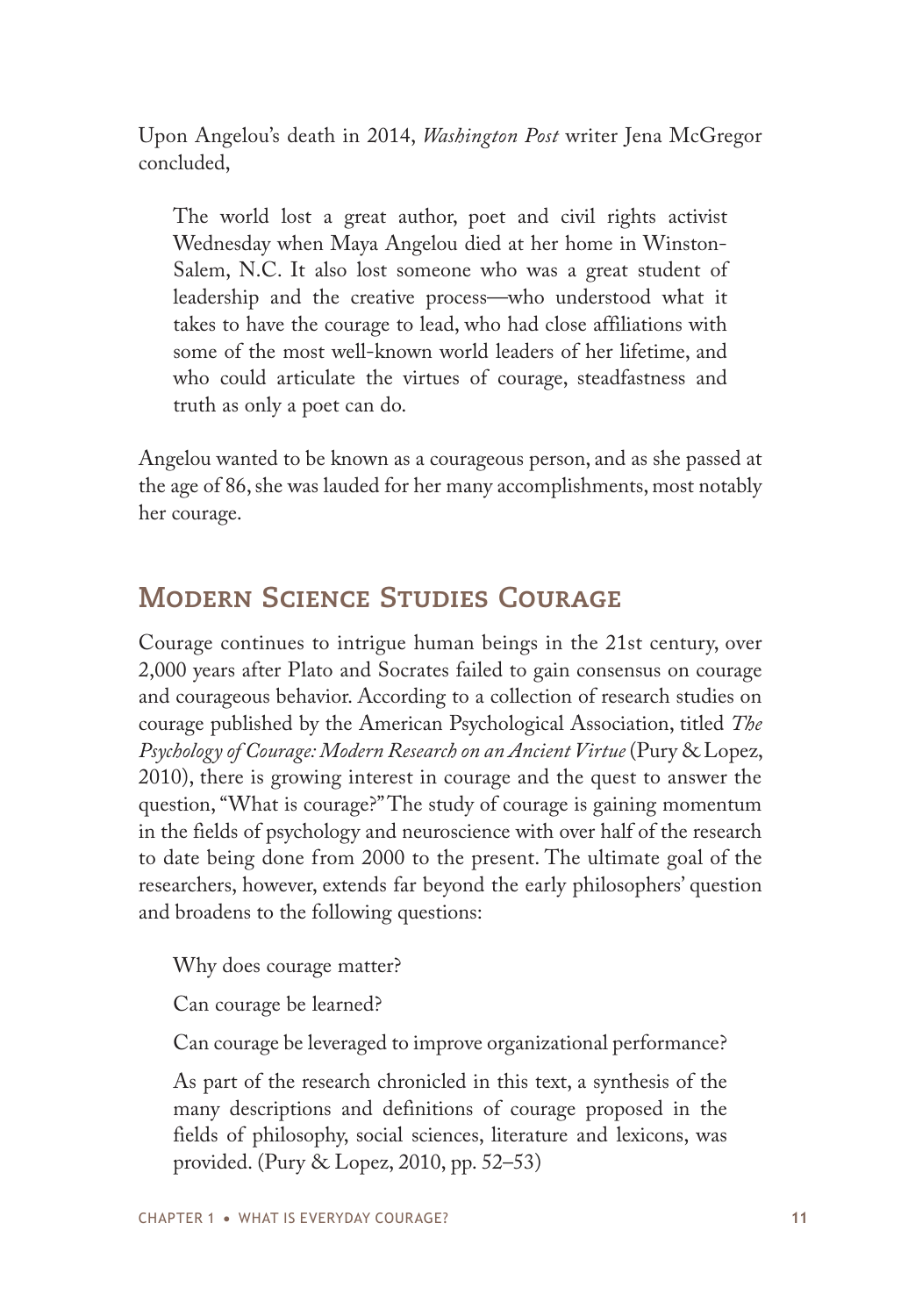After extensive consideration of the descriptions and definitions, I am choosing to use the definition offered by Rate, Clark, Lindsay, and Sternberg (as quoted in Pury & Lopez, 2010) to define everyday courage for school leaders. When I speak of everyday courage throughout the book, it will be defined as (a) willful, intentional act; (b) executed after mindful deliberation; (c) involving objective substantial risk to the actor; (d) primarily motivated to bring about a noble good or worthy purpose; (e) despite, perhaps, the presence of the emotion of fear. In essence, courageous actions include risk, fear, purpose, and deliberate action, all of which are relatable and necessary in the day-to-day challenges of school leadership.

Everyday courage is (a) willful, intentional act; (b) executed after mindful deliberation; (c) involving objective substantial risk to the actor; (d) primarily motivated to bring about a noble good or worthy purpose; (e) despite, perhaps, the presence of the emotion of fear.

Further, contemporary thinking about courage encompasses all areas of modern life and contains the notion that there are many different kinds of courage, much like Plato's early thinking on the subject. According to Steven Kotler (2011), author, journalist, and writer for *Psychology Today*, there are many types of courage in modern society. In his blog, "Courage: Working Our Way to Bravery: A Modern Examination of the Real

Requirements of Fortitude," he describes physical courage, battle courage, moral courage, intellectual courage, empathetic courage, emotional courage, fiscal courage, stamina, and decision making.

#### **Everyday Courage for School Leaders Defined**

In relationship to the everyday courage needed for school leaders, I am borrowing from Kotler's moral courage, intellectual courage, and empathetic courage, and adding disciplined courage to provide a description of everyday courage relevant to school leaders. Figure 1.1 provides an illustration of the four domains of everyday courage for school leaders as well as thumbnail definitions of each of the four domains of everyday courage.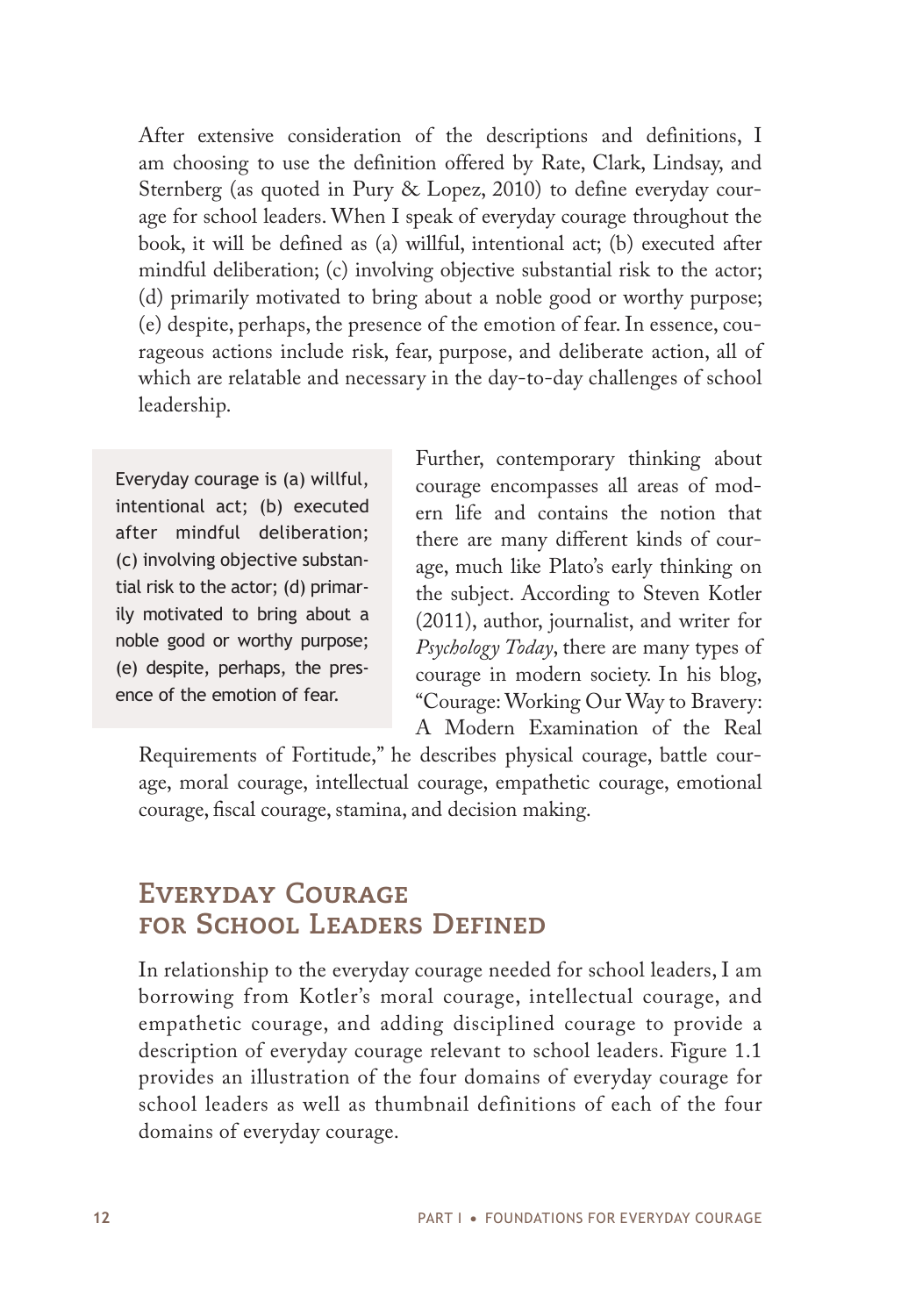

In the following sections, the domains of everyday courage are discussed in greater detail to clarify and explain each one as it relates to the work of school leaders. I have included an illustrative example in each section in the principal profiles. These profiles convey the stories and experiences of principals like you who demonstrate everyday courage.

## **Moral Courage**

Moral courage is the courage to stand up for one's beliefs in the face of overwhelming opposition. It is a synonym for civil courage. Those with moral courage stand up and speak out when injustices occur, human rights are violated, or when persons are treated unfairly. Moral courage is the outward expression of the leader's personal values and core beliefs, and the resulting actions are focused on a greater good. According to the research, what distinguishes moral courage is brave behavior accompanied by anger or indignation, which intends to enforce society or ethical norms without consideration for one's own negative consequences (Greitemeyer, Osswald, Fischer, Kastenmueller, & Frey, 2006). It is best exemplified by the actions of people such as Mahatma Gandhi, Nelson Mandela, or Rosa Parks.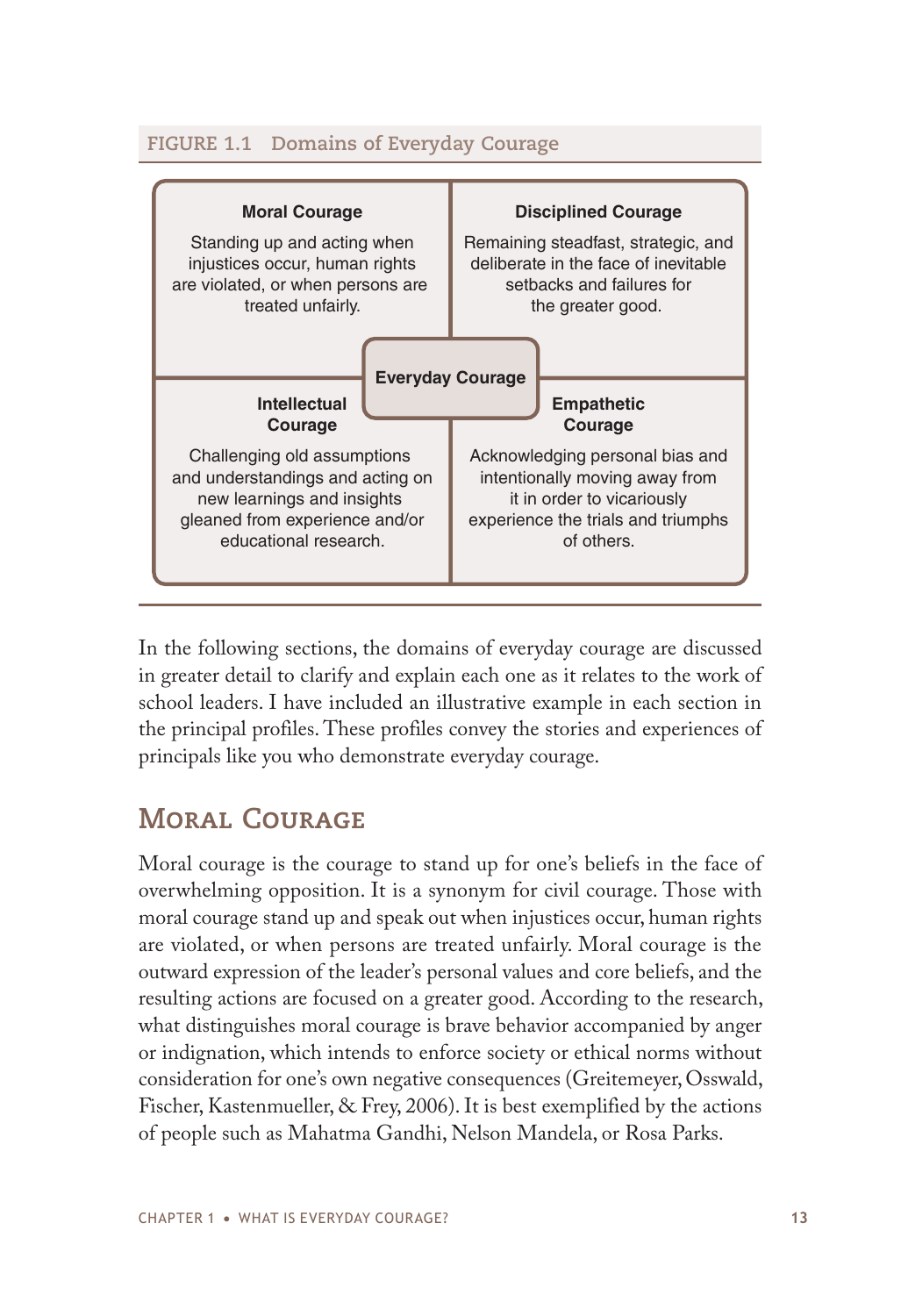As it relates to moral courage for school leaders, Leithwood, Harris, and Hopkins (2008, p. 28) point out that principals can have an impact on pupil learning through a positive influence on staff beliefs, values, motivation, skills, and knowledge, and ensuring good working conditions in the school, and that these factors all contribute to improved staff performance. They further report that in recent studies in the United States and United Kingdom, what stood out among the leaders who undertook the challenge of taking on very difficult-to-serve schools was their "'moral purpose,' a fundamental set of values centered on putting children first and faith in what children can achieve and what teachers can do." The moral purpose of improving the lives of children is ever-present and directs the leaders' actions and decisions toward that end. In short, moral courage for school leaders acts in service to all students.

For school leaders, it might involve intervening in and changing school practices that overidentify African-American male students for inclusion in special education, or it could involve maintaining persistence in dismissing a teacher who has been doing educational harm to students and previous leaders have failed to act and failed to spare students a wasted year in their learning. Moral courage compels action that ensures the social, emotional, and academic well-being of all students. Finally, moral courage is inclusive of several other types of courage and as such is an essential component of everyday courage in school leadership.

The Principal Profile that follows provides a rich example of moral courage from Tommy Thompson of Connecticut.



*School in New London, Connecticut, he observed many practices that challenged his moral compass. New London serves 977 students, where*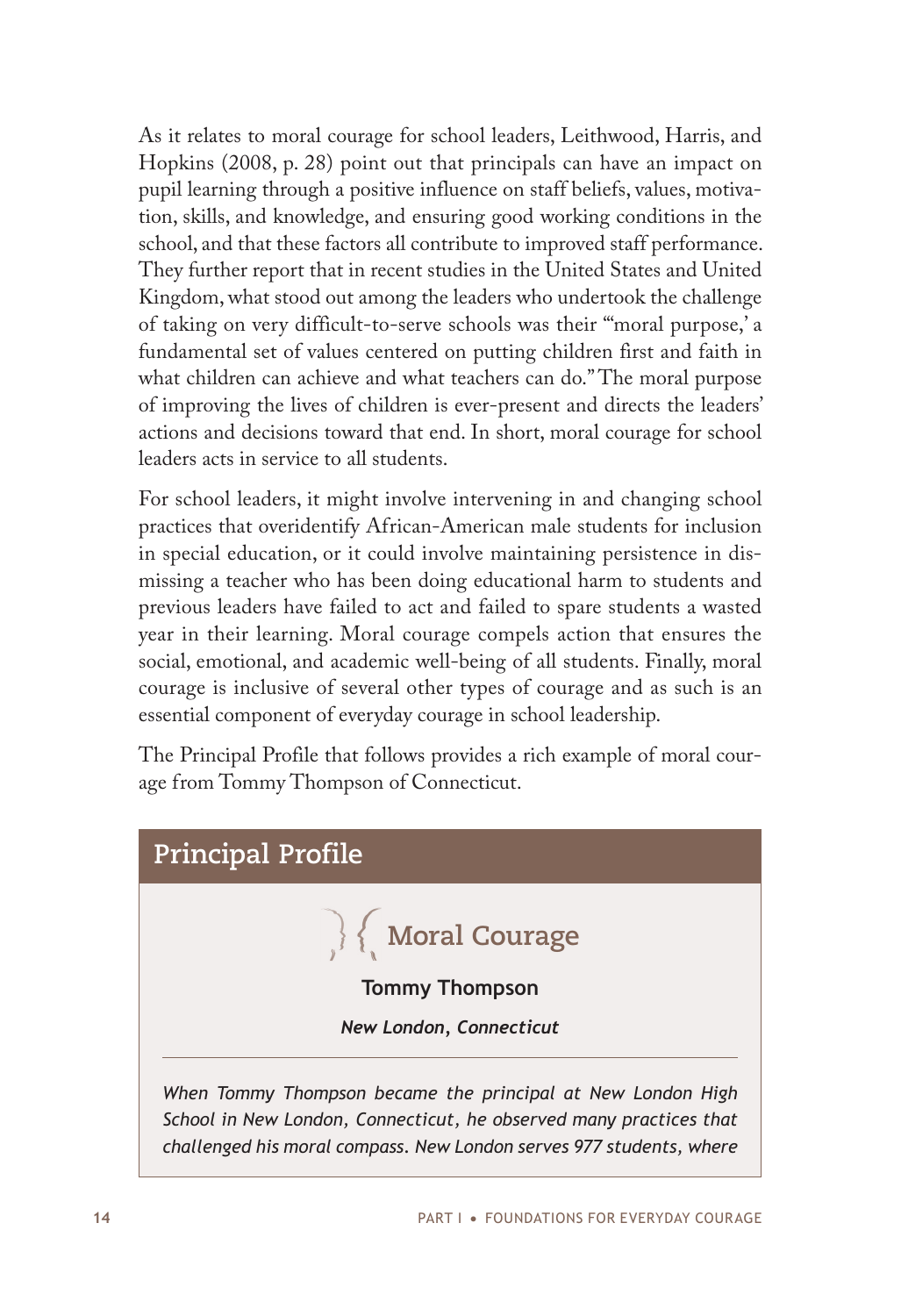*80% are students of color and 70% are economically disadvantaged. There was an entrenched faculty that operated on a "this-too-shallpass" mentality and an unspoken agreement of "you leave us alone and we will leave you alone." Students were not graduating prepared for the rigors of college and careers, and they were not being challenged academically in their classes. The school ran as a factory model with all students receiving the same instruction regardless of their needs or entry level knowledge and skills. During our interview, Tommy stated, "Free agency among teachers abounded." As the father of four sons, he knew this was not something he could accept. He felt, and continues to feel, a moral obligation to the parents of his students, and committed to do all he could to transform the culture of the school to embrace a students-first, equity-based mindset.*

Tommy understood that if things were going to change, it meant that he had to be the change agent on behalf of the students, and he also knew that change agents don't last long in the job. He stated to me during our interview, "you have to do a gut check and be able to look yourself in the mirror and say, 'if this means I will only be here a short time then so be it.'" He could not accept the status quo, knowing that students were at risk of not graduating, not achieving, and not reaching their life's fullest potential.

Tommy went to work putting structures and routines in place that included the use of common formative assessments, weekly PLC meetings, and follow through on expectations for quality instruction every day. He made sure his expectations for teaching and learning were clearly communicated to the staff, and he worked hard to provide support, resources, and guidance to help teachers make the required shifts. He worked cooperatively with the teacher union to assist teachers on assistance plans. High expectations resulted in some teachers choosing to leave the profession, while he recommended nonrenewal of contracts for others who would not or could not improve their teaching practices to satisfactory levels.

As a result, the union representatives were frequent visitors to the school. Tommy learned a lot through these exchanges, and he came to

*(Continued)*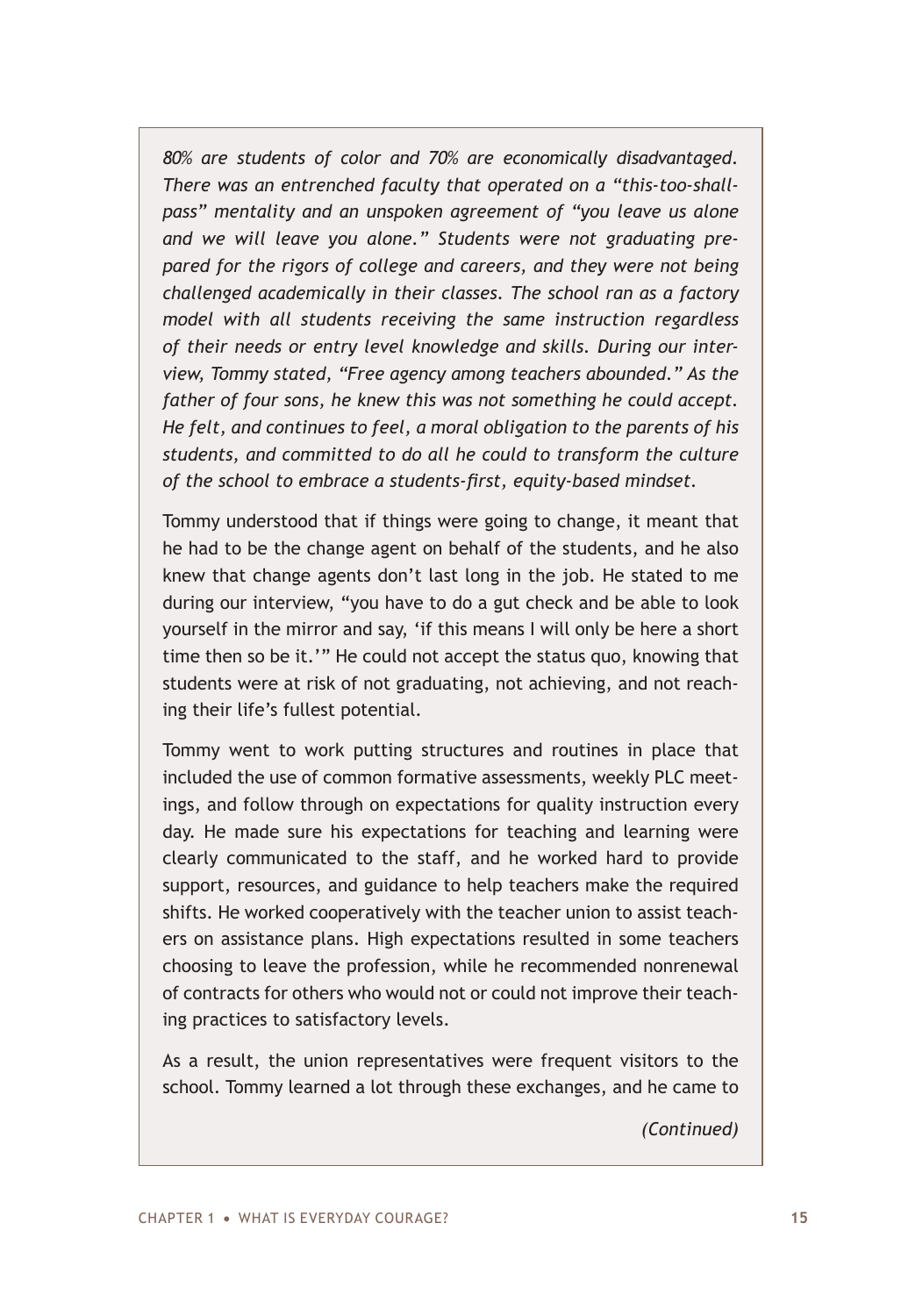#### (Continued)

know the teacher contact inside and out. He learned to work within the language of the contract to provide teachers due process and assistance. Tommy stated that he disagrees with people who say it is impossible to remove ineffective teachers due to teacher unions. He found that it is quite possible, but you have to be willing to do the work. Teachers should be afforded every opportunity to improve, but in the end, if they are harming students and are unwilling to improve, or the learning curve appears to be too steep for the individual, then the principal must do whatever is needed to remove them. Tommy has demonstrated the wherewithal to see his expectations though to the end on behalf of student learning. Tommy stated to me, "to do anything else would be educational malpractice."

After 8 years, Tommy's moral courage is paying off. In 2015, New London High School was named one of U.S. News and World Reports Best High Schools for their work in closing achievement gaps and the performance of the students in various subgroups.

The next domain of everyday courage is intellectual courage.

#### **Intellectual Courage**

The second component of everyday courage for school leaders is intellectual courage. Intellectual courage is the courage to challenge old assumptions and understandings and act on new learnings, understandings, and insights gleaned from experience and/or educational research. Paul and Elder, thought leaders at The Foundation for Critical Thinking, a nonprofit organization dedicated to improving education worldwide through the cultivation of critical thinking, describe intellectual courage as being conscious of the need to face and fairly address ideas, beliefs, or viewpoints toward that we once opposed or have not given serious consideration (The Critical Thinking Community, n.d.).

Intellectual courage is relevant to school leaders because, inevitably, we will come to see value in some ideas not previously thought to be valid or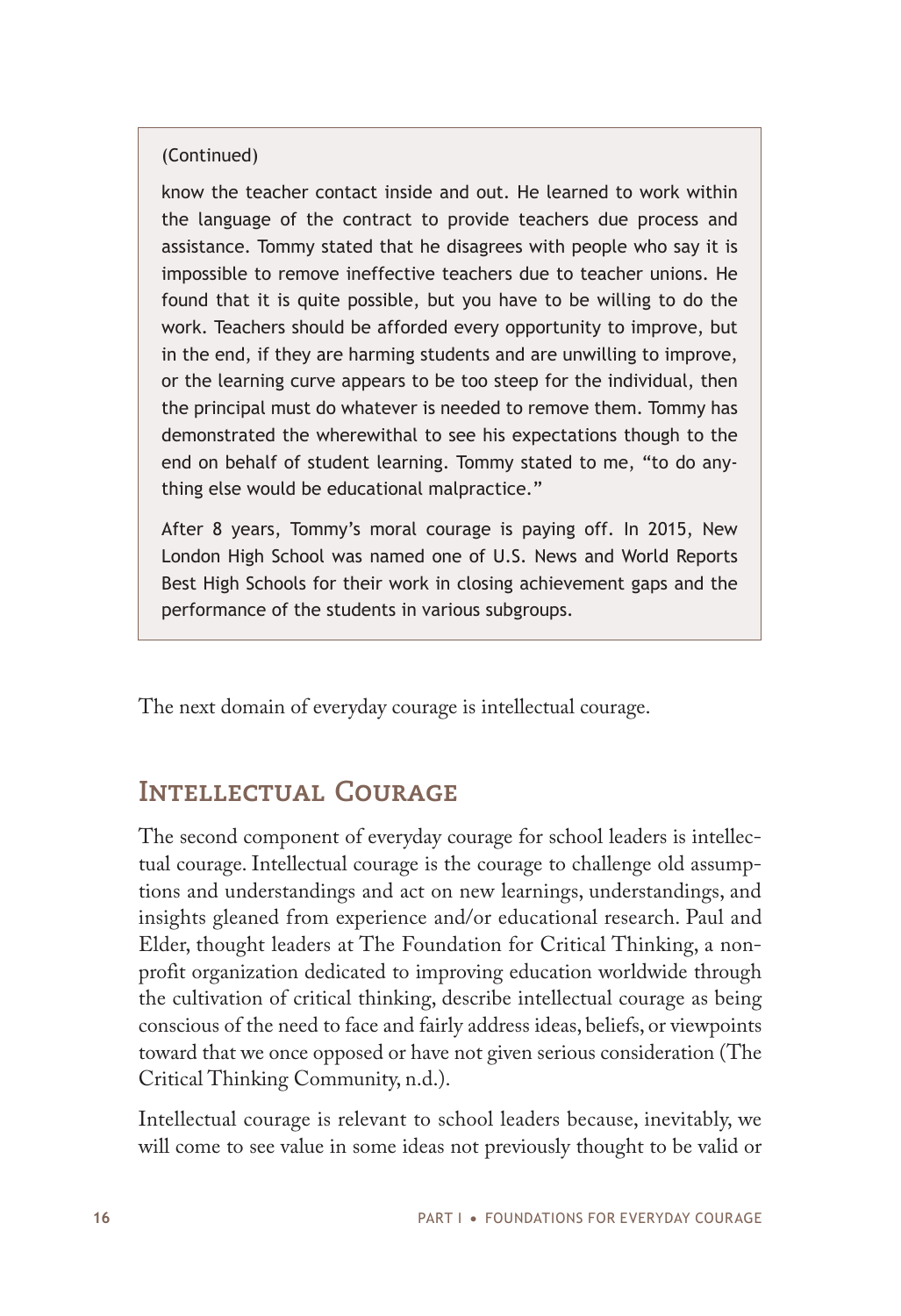important. We need the courage to recognize the limitations of our own thinking in such circumstances (Lombardo, 2011). New research evidence and advancements in the science of learning are reported regularly at conferences and in research journals. This contemporary research is sometimes contradictory to present-day practices and beliefs about what works in schools and classrooms. School leaders must be open to new findings, ideas, conclusions, and recommendations that have the potential to revolutionize their thinking. In the end, we must all be willing to say: "I used to think . . . Now I think . . . because of . . ."

Think of Galileo's courage to argue that the Earth revolves around the Sun based on scientific evidence, or Columbus' theory of sailing west to get to the east on a spherical world, or modern environmental scientists arguing that climate change and global warming are the result of man's toxic gas emissions and destruction of rain forests. This kind of courage likens to John Hattie's revolutionary research in *Visible Learning* (2009). Many old assumptions about what works *best* in education have been disproven, thus challenging educators, policy makers, and researchers to rethink positions on certain instructional practices, and thereby enlightening all to other instructional practices that new research shows works best for students. Hattie calls on educators to "know thy impact." For leaders, this means changing from a focus on teaching to a focus on learning. It means having the intellectual courage to look critically at the impact our actions and practices have on student learning and adjusting our actions accordingly to improve our impact on student learning.

Further, Hattie calls for educators at all levels to face and address the most stubborn of barriers to student achievement: the variability in learning from classroom to classroom within a school. Hattie believes appropriate attention to this problem has not come to bear because it requires uncomfortable examination of the quality of teaching and teachers in our schools (Hattie, 2015). Why is it that some teachers have a significant impact on students' learning and others have no impact at all? How can we learn from those who are positively impacting student achievement? And, how can we leverage that professional capital for the benefit of more students?

Finally, successful school leaders demonstrate intellectual courage when they seek to learn and understand contemporary research and share their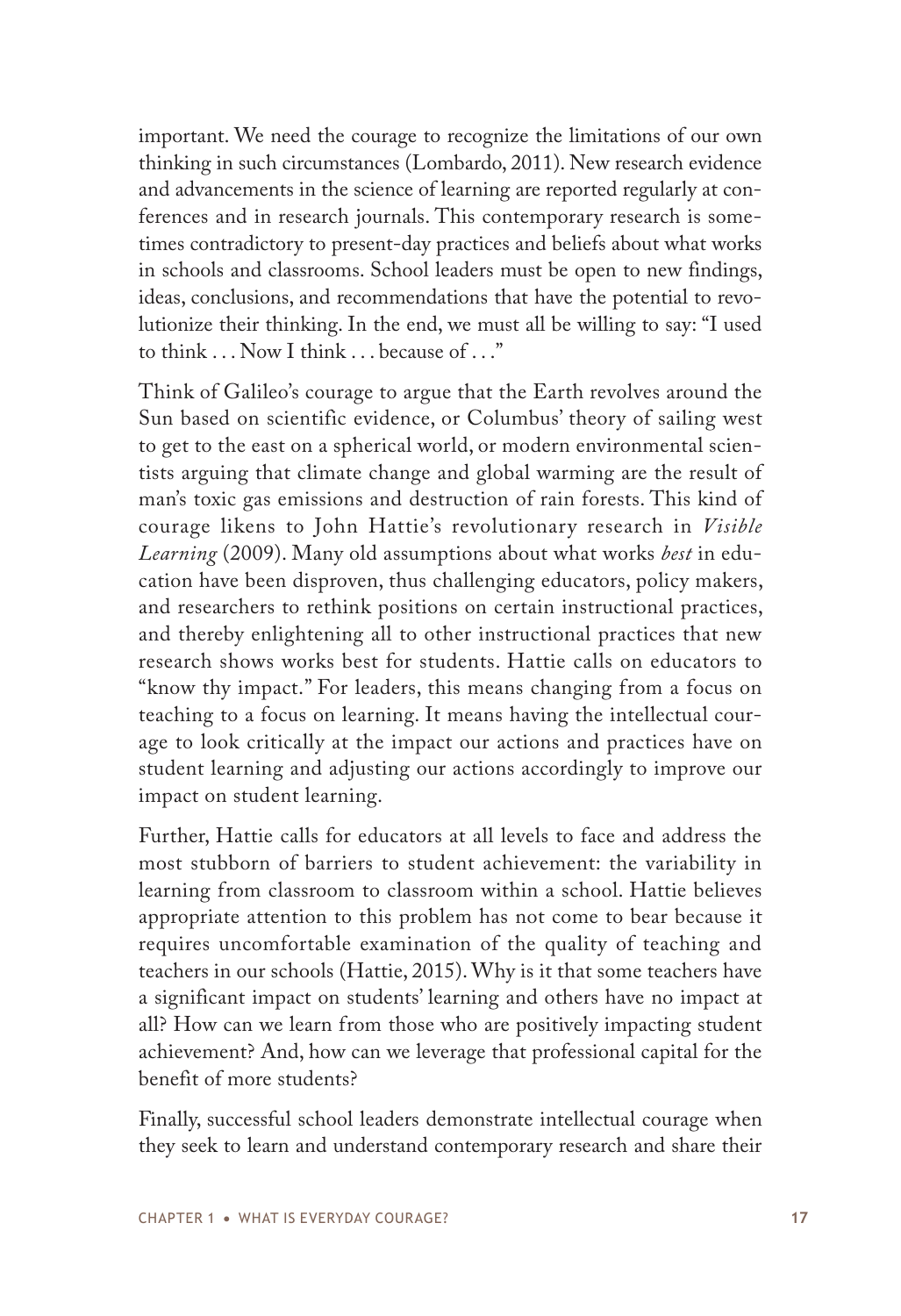thinking with the school community about current practices that either are or are not working for students. Failure to do so, or failure to act on what we know is best for students, is the opposite of intellectual courage, it is actually intellectual cowardice, and some might argue is morally unacceptable. Intellectual courage is a call to action to close the infamous knowing-doing gap. We know what works best in education, but it takes courage to act on this knowledge to lead change on behalf of all students.

In the following Principal Profile, Emily Paul provides a compelling example of how principals activate and leverage their intellectual courage to impact student learning.

# **Intellectual Courage Emily Paul** *New Orleans, Louisiana Emily Paul, principal of Good Shepherd School of the Nativity, provides us with an excellent example of leadership characterized by intellectual*  **Principal Profile**

*courage. Good Shepherd is a Catholic school located in New Orleans' French Quarter serving a student body that is 100% African-American and 100% economically disadvantaged. The students are in the "scholarship" program administered by the Archdiocese of New Orleans, which enables students from the public school system to attend the Catholic schools on scholarships paid for by the state of Louisiana.*

Emily has been a principal for over 20 years at various Catholic schools with the last 7 years as principal at Good Shepherd. With well over 45 years in education, she has seen and learned a lot about what works for students. She has never lost her desire to learn and improve, and she has endeavored to stay current in educational research in order to support her teachers in using practices that research shows work best for students.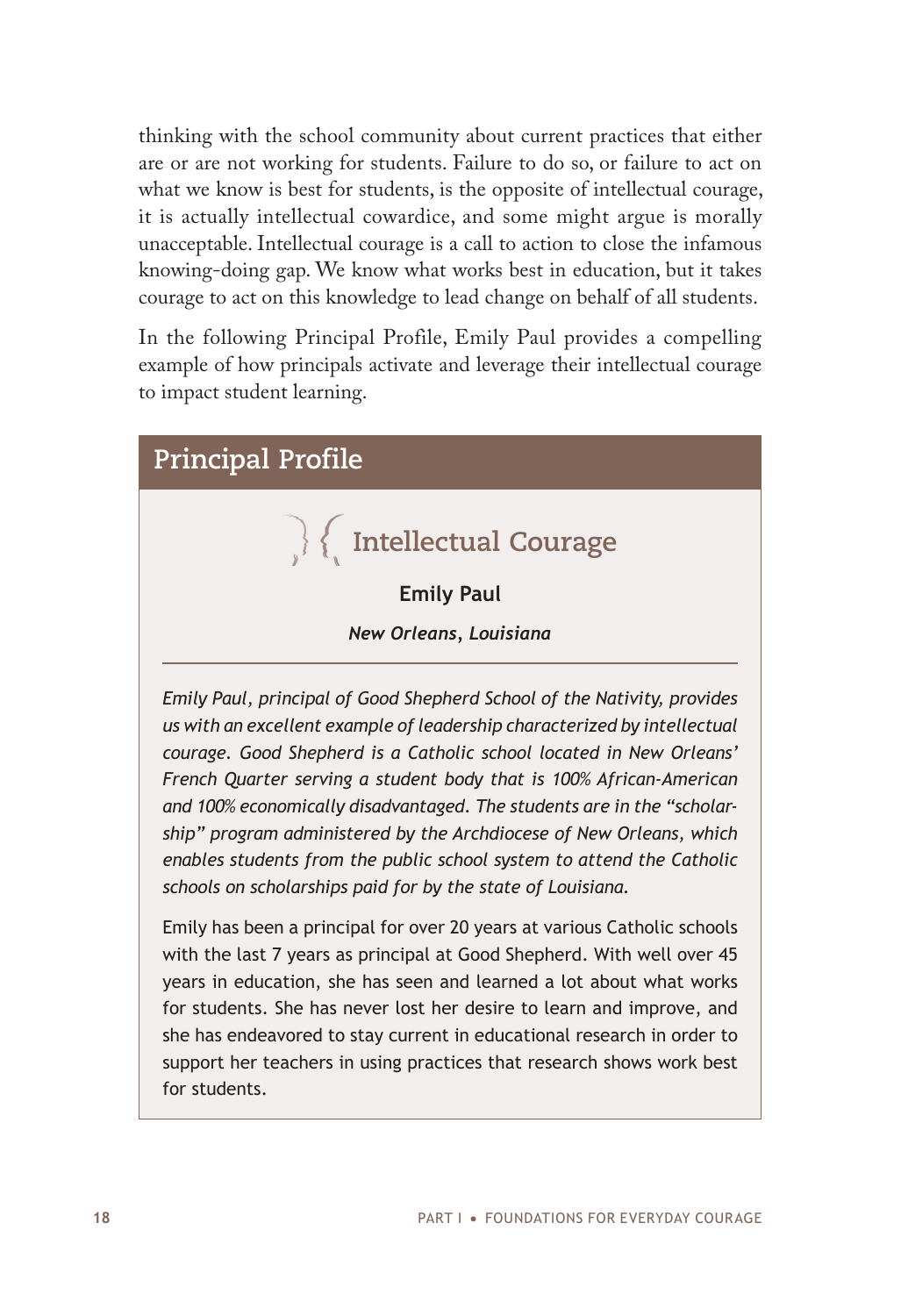I have been witness to Emily's work as her instructional coach and as a professional developer for the Archdiocese for over 2 years. At each opportunity to learn new practices, Emily attended professional learning sessions with her teachers. She and her teachers focused on implementing high-effect-size practices including teacher collaboration in data teams, linking cause and effect data to build collective teacher efficacy, using a formative assessment process to encourage student ownership in learning, and creating lessons that build students' conceptual understanding. Emily consistently reinforced the teachers' efforts and followed through to ensure that they learned, improved, and helped each other refine these practices in all of their classrooms. Emily continues to demonstrate intellectual courage by acting on new research, following through to support her staff who are implementing new practices, and using data to measure the impact new practices are having on student learning.

Emily was equally vigilant about her own learning of the research and high-effect-size practices, and her intellectual courage has made a difference at Good Shepherd. State test results in 2015 ranked Good Shepherd number two among all schools in Louisiana for student performance. In 2016, after the first administration of the PARCC assessment, Good Shepherd ranked seventh among all schools for overall student performance. The school has received many recognitions and accolades from the Archdiocese and the Louisiana Department of Education.

The team at Good Shepherd is evidence driven, and they understand that their actions precede student learning outcomes. They intervene early, they adjust what they are doing, they use research-based strategies, and they learn from their mistakes. The infamous "knowing–doing gap" does not exist at Good Shepherd, and the students are the clear beneficiaries of the intellectual courage and wise leadership from Mrs. Paul.

Disciplined courage is the third domain of everyday courage. It is discussed in detail below.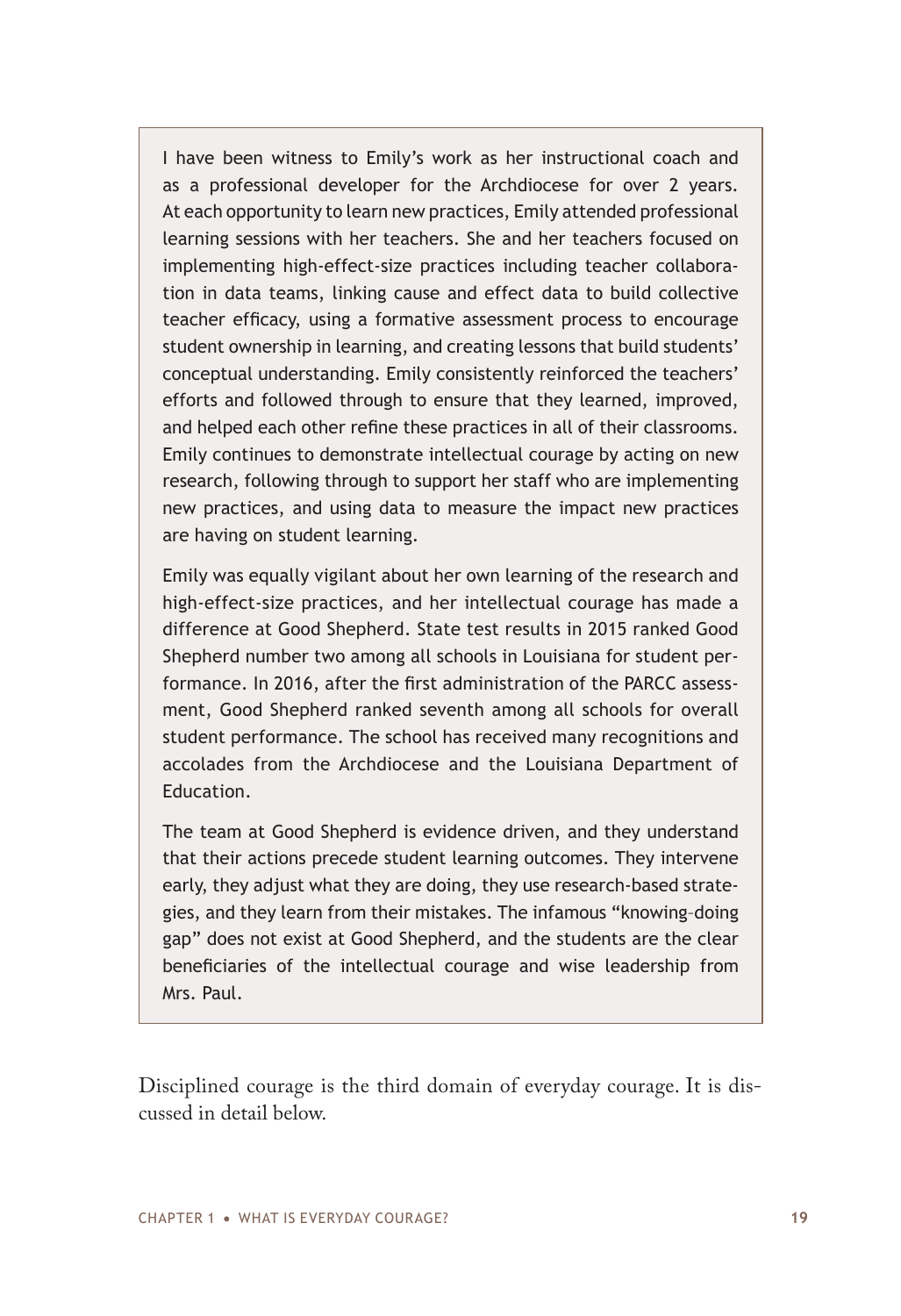## **Disciplined Courage**

The third component of everyday courage is disciplined courage. Disciplined courage is the courage to be reflective, strategic, and focused in the face of constant distractions and opposition. It is what Aristotle called the mean between the extremes of cowardice and rashness. This kind of courage helps leaders focus on the greater good and is usually morally based. Leaders with this brand of courage have great clarity on their vision and the impact they want to have on those in the school community. They are focused on doing the right things, in a thoughtful and purposeful way. Mike Staver (2012), author of *Leadership Isn't for Cowards*, explains it this way, "Courage is about clarity and mindfulness—clarity about what you believe and mindfulness in the execution of those beliefs in the culture" (p. 14).

Disciplined courage enables leaders to steadfastly address important issues and maintain a focus on the goal or desired outcome. When setbacks and disappointments occur, disciplined courage helps leaders stay the course, connect with their resolve, and persevere through the challenges and keep moving. It also allows them to keep their emotions in check in order to learn from the opposition and compromise along the way in order to achieve the intended outcome with the integrity of the goal intact.

Disciplined courage is in direct opposition to blind courage. Blind courage is uncontrolled courage, and it could get you fired. It is oftentimes spontaneous, emotive, passionate, or rash, as Aristotle described. It is sometimes grounded in good intentions or righteous thinking, and may sometimes lead to positive changes, but can often result in unintended consequences. For example, school leaders who violate teacher contracts, even if it is for a good cause, as opposed to finding a way to the goal within the contract or working to change the contract, might be said to have blind courage. School leaders who exempt certain students from state testing because they believe the test is inappropriate for the students, as opposed to finding a solution within the testing guidelines, may also be said to have blind courage. Their cause may be noble, but their blind courage will not end well for them or their schools.

The Principal Profile that follows provides an example of the real challenges principals face today and a great story to learn from as you strive to activate your disciplined courage.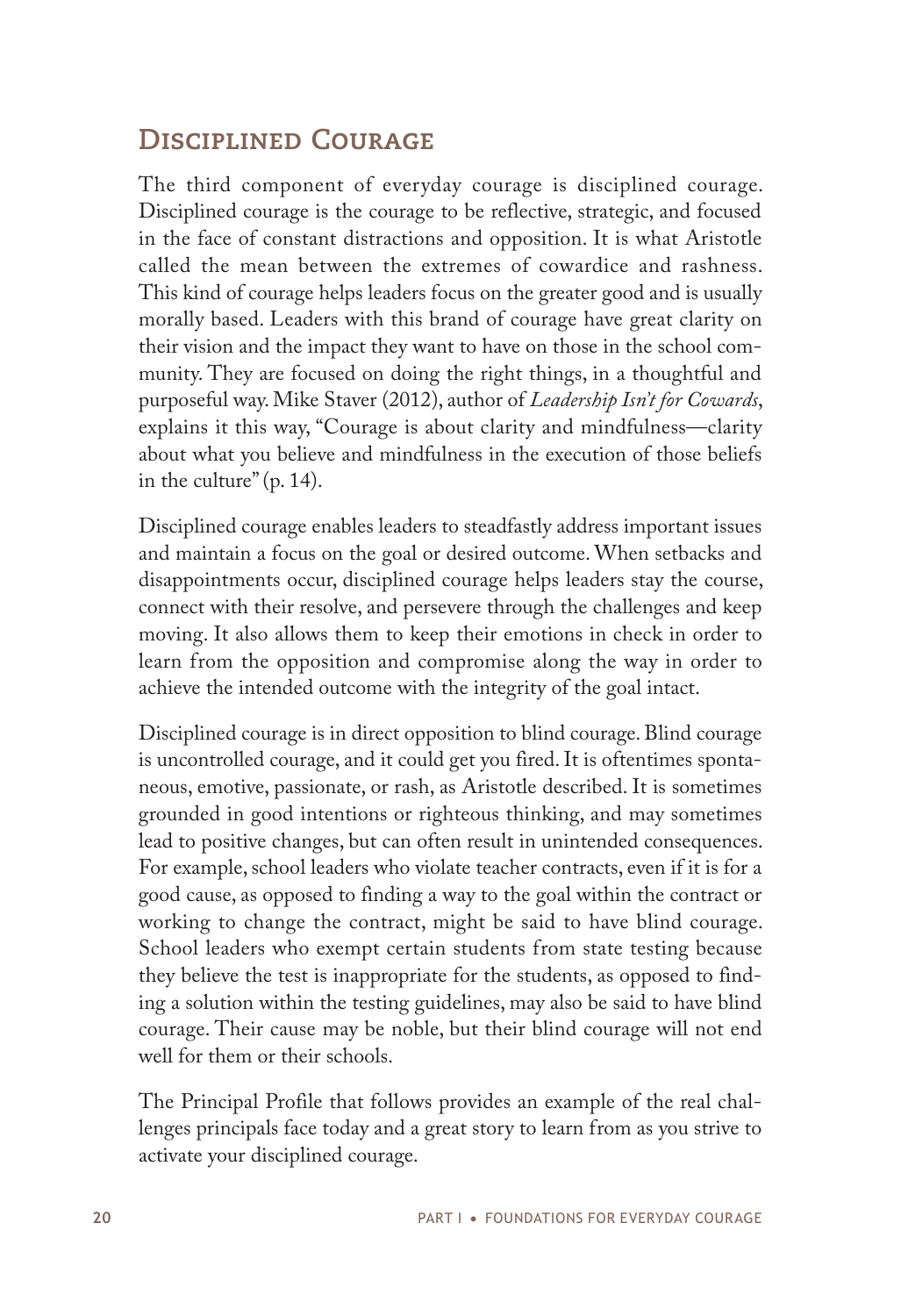## **Principal Profile**

# **Disciplined Courage**

**Ashton Clemmons**

*Guilford County, North Carolina*

*Ashton Clemmons, principal of Brooks Global Magnet School in Guilford County, North Carolina demonstrates the kind of discipline and stickto-itness that exemplifies disciplined courage in schools. Brooks serves students from all around the district who are chosen through a lottery system. Students do not have to meet any entrance criteria in order to go into the lottery draw. Therefore, the school serves a wide cross section of students including low-to-high socioeconomic status, as well as students of color representing various cultural backgrounds including African-American, Asian, and Latino families.*

When Ashton arrived as the new principal at Brooks after spending 4 successful years in a very challenging Title I school, she was quite surprised at the practices in her new school. Known for their success, Brooks is one of the highest-performing schools in the district, lauded for their rigorous global studies curriculum. Ashton was expecting strong instructional pedagogies, progressive learning environments, and high expectations for all students. She was surprised to find this was not the case in all classrooms, and she was concerned about stark inconsistencies in the quality of instruction from classroom to classroom, and within classrooms as well. Although Brooks is high performing, significant achievement gaps existed among ethnic and socioeconomic groups.

To provide a quality learning experience for all students, Ashton communicated her core values to the staff in "Clemmons' Norms," which she brought with her from her previous school. These norms govern her leadership practices and how she works with students and staff. They are posted on the wall in her office. They include the following:

*(Continued)*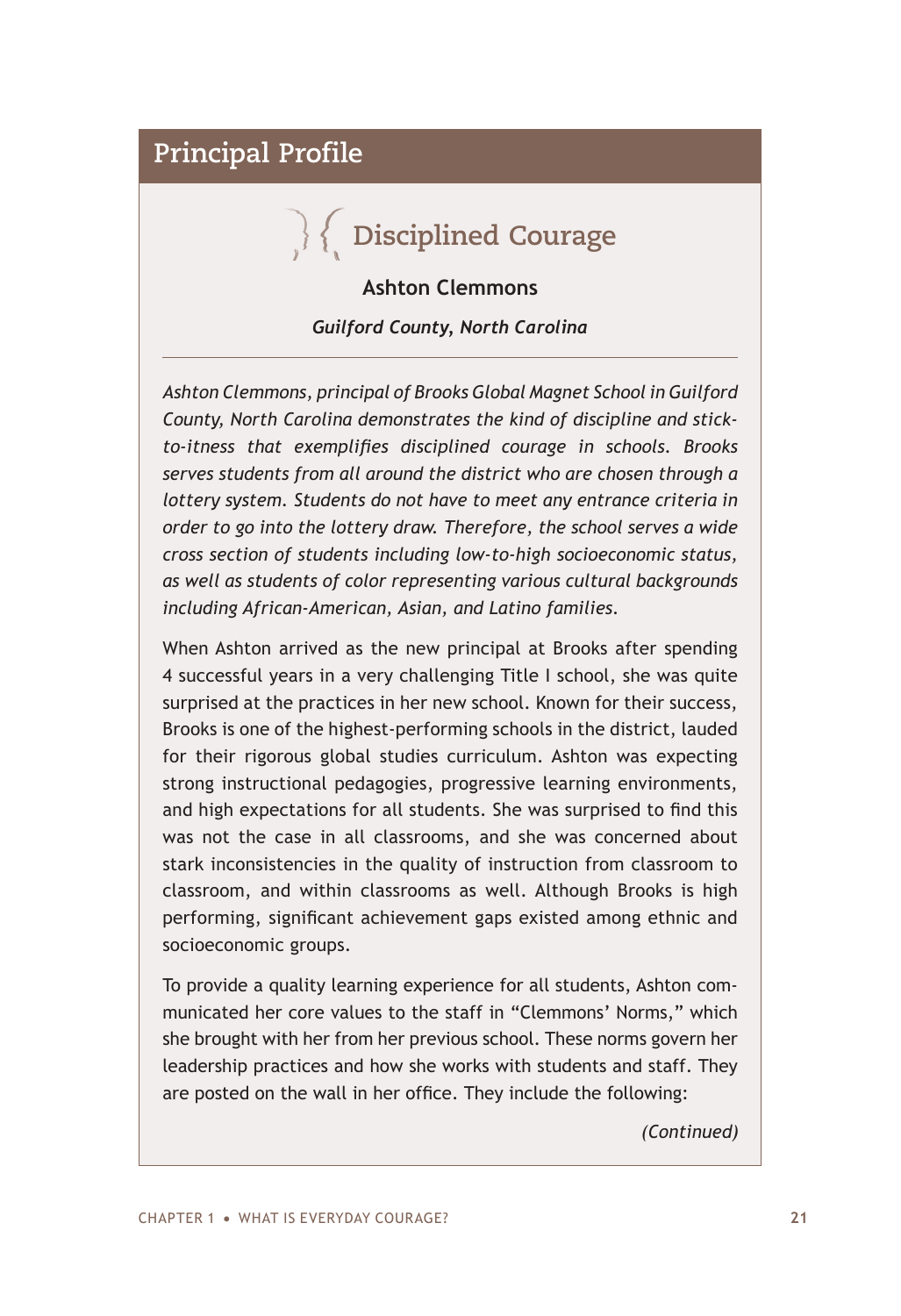#### (Continued)

- It is our responsibility to spend all of our time focused on student learning.
- If what we are doing is not working for the child, then adults will change their practices.
- We all will continually improve and get better.

As Ashton attempted to lead in accordance with these norms, she experienced a number of challenges along the way. For example, teachers had become accustomed to sitting students in the hallways when they became disruptive or nonresponsive. When they weren't sitting in the halls, they were sent directly to the office. Not only was this practice in violation of the district's discipline process, but it was also contributing to the achievement gaps in performance. Students cannot learn if they are not in class. As Ashton insisted that the teachers follow the district's discipline referral process, a small group of vocal teachers and parents tried to derail the changes. Rather than express their concerns directly with her, they held secret meetings to criticize her leadership, and they created and circulated a petition for her removal, which was sent to her regional superintendent and school board representative. This led to a face-to-face meeting with the regional superintendent where the group expressed their displeasure with the way Ashton was running the school.

All the while, Ashton stayed focused on her core values and the purpose of her work. She stayed steady and calm, and strategically kept plugging away at improving instruction and implementing the district's discipline policy. She exemplified disciplined courage in very difficult circumstances. Her courage was grounded by clarity and mindfulness mentioned earlier in this chapter. Clarity about what she believes and mindfulness in the execution of those beliefs.

Ultimately, Ashton was supported by the school board and her supervisor, which reflects their commitment for equity and excellence in all of Guilford County's schools. Ashton attributes their support to her past work in the district and her success as a principal, as well as her courage to stand by her core beliefs that all students deserve the very best education.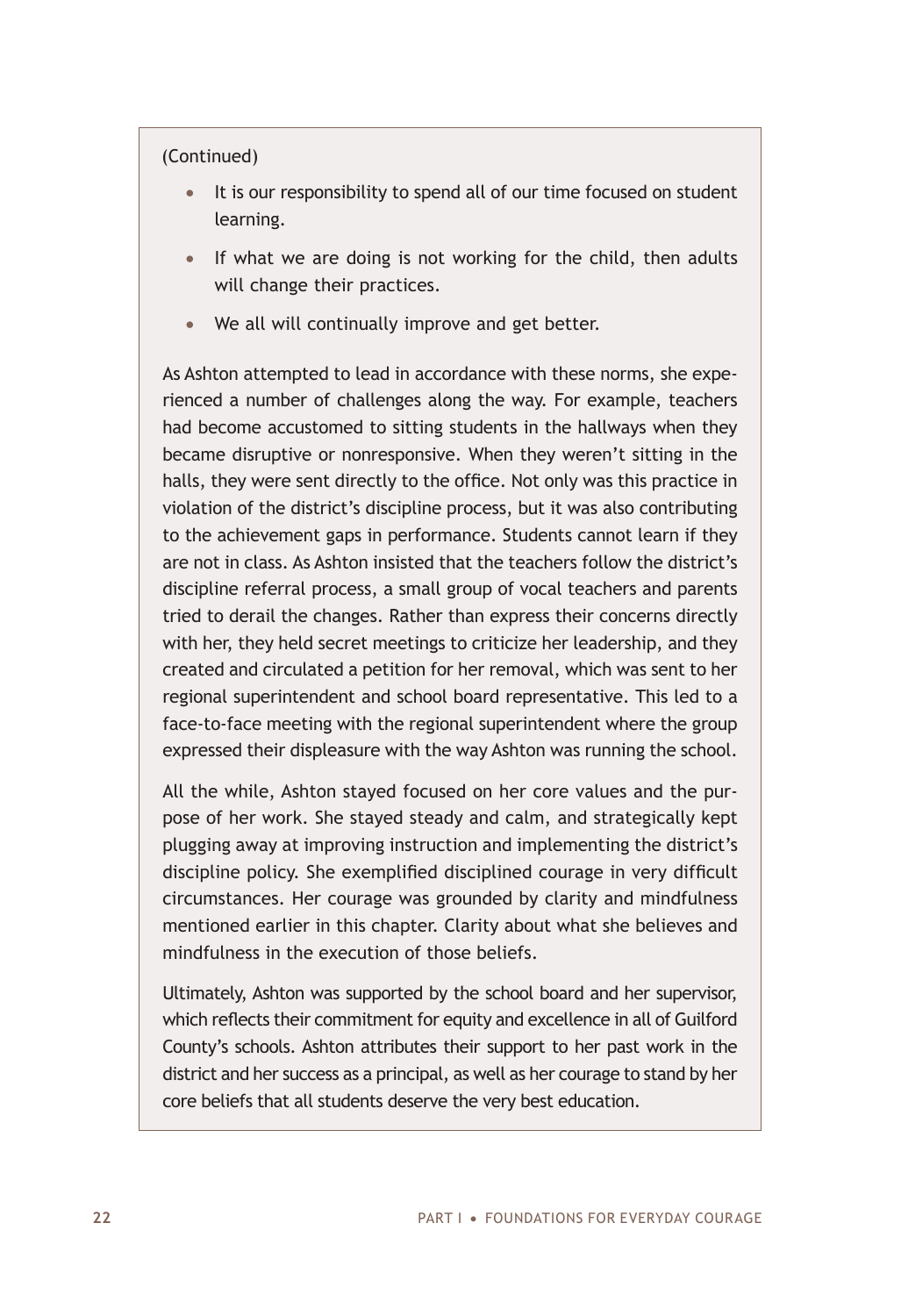Ashton has demonstrated disciplined courage by remaining true to her core beliefs and taking clear, strategic steps to create a school culture in which adults accept responsibility for the learning of all students, and to her, all means *all*.

The final domain of everyday courage is empathetic courage.

# **Empathetic Courage**

The final type of everyday courage is empathetic courage, or the courage to open up and feel deeply for others. Without this, the previous three types of courage become impotent. It takes humility and courage to put aside your own biases and assumptions and let go of control and certainty for the sake of learning something new. But it is only when you are willing to listen to a different perspective, and manage to empathize, that you can be enriched by a new way of thinking.

Daniel Goleman (2006), psychologist, author of 10 books, and two-time Pulitzer Prize nominee for his work on emotional intelligence, tells us that there are three kinds of empathy all leaders need to know and use. These three types of empathy include cognitive empathy, emotional empathy, and empathetic concern.

Cognitive empathy is the ability to see the world through another person's eyes. It helps us connect with another person's mind giving us a mental sense for how they think and see things. This is a critical skill in the workplace that enables strong relationships and effective communication to motivate, inform, and support the people we work with.

Emotional empathy allows us to tune into the feelings of another person and read their facial, vocal, and a stream of other nonverbal signs that illustrate how they feel. According to Daniel Siegel, a UCLA psychiatrist, connecting with people on this level creates a "we" chemistry in the brain that builds rapport and understanding that results in productive and meaningful work for both parties.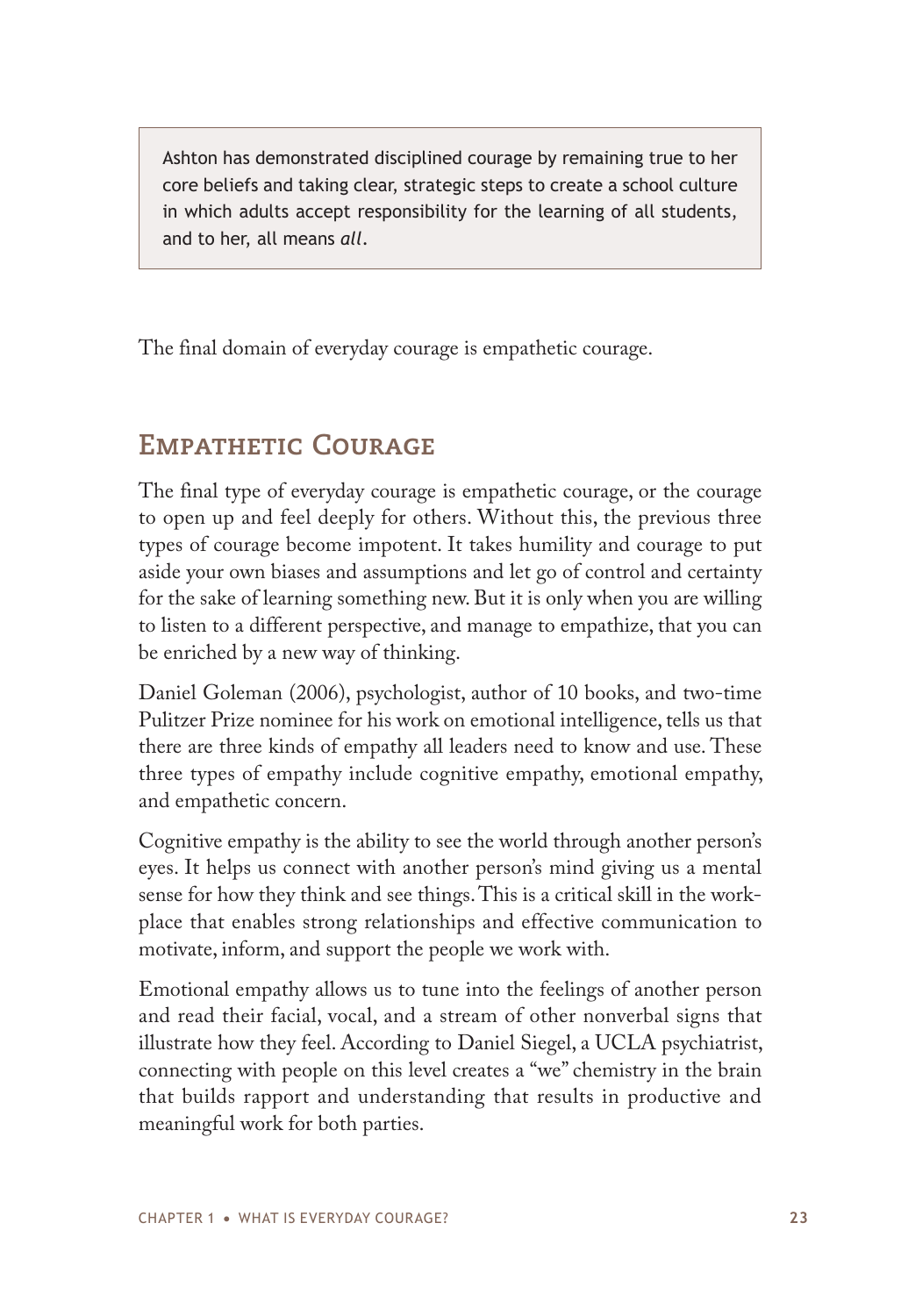The third type of empathy is empathic concern, or expressing care and concern about another person. Leaders accomplish this kind of connection when they show people that they will be supported and that they can trust the leader. This encourages people to take risks, try new approaches, and open up to others for collaboration and team learning. Goleman stresses that it is essential for leaders and teachers to have all three kinds of empathy.

Empathetic courage also means acknowledging our biases up front and intentionally moving away from them. You have to effectively parse these thoughts out from yourself. This frees you to start vicariously experiencing the trials, tribulations, and triumphs of others, and muster the courage and conviction to decide to go where they are.

Examples of empathetic courage, which includes Goleman's three types of empathy, might include holding students and staff to high expectations while empathizing with them as they struggle with learning something new and experiencing failures along the way. Or, holding a student accountable for unacceptable conduct while also showing empathy for the student's challenging home life. A leader demonstrating empathetic courage might insist on implementing new reading or math programs, while seeking to understand and experience the challenges teachers are having along the way, in order to help them through the change process.

In the end, the reward is worth the risk. The reward is a genuine understanding of the human condition that helps you earn trust, gain respect, build teams, and engage all stakeholders in work for the greater good.

Following the tragic death of 46-year-old Beau Biden from brain cancer in May, 2015, his father, Vice President Joseph Biden made an appearance on *The Late Show With Stephen Colbert*. During the interview, he said this about his son, "He had so much courage; he had so much empathy." He was equally proud that his son was both courageous and empathetic. It is a powerful combination of traits. If a person is both courageous and empathetic, it would seem that he is willing to take wise risks, while having strong feelings of concern and even love for others (Lieber, 2015).

The Principal Profile that follows features Dawn Massey from Florida. Her leadership philosophy provides an informative example to learn from when it comes to leading with empathy in your school.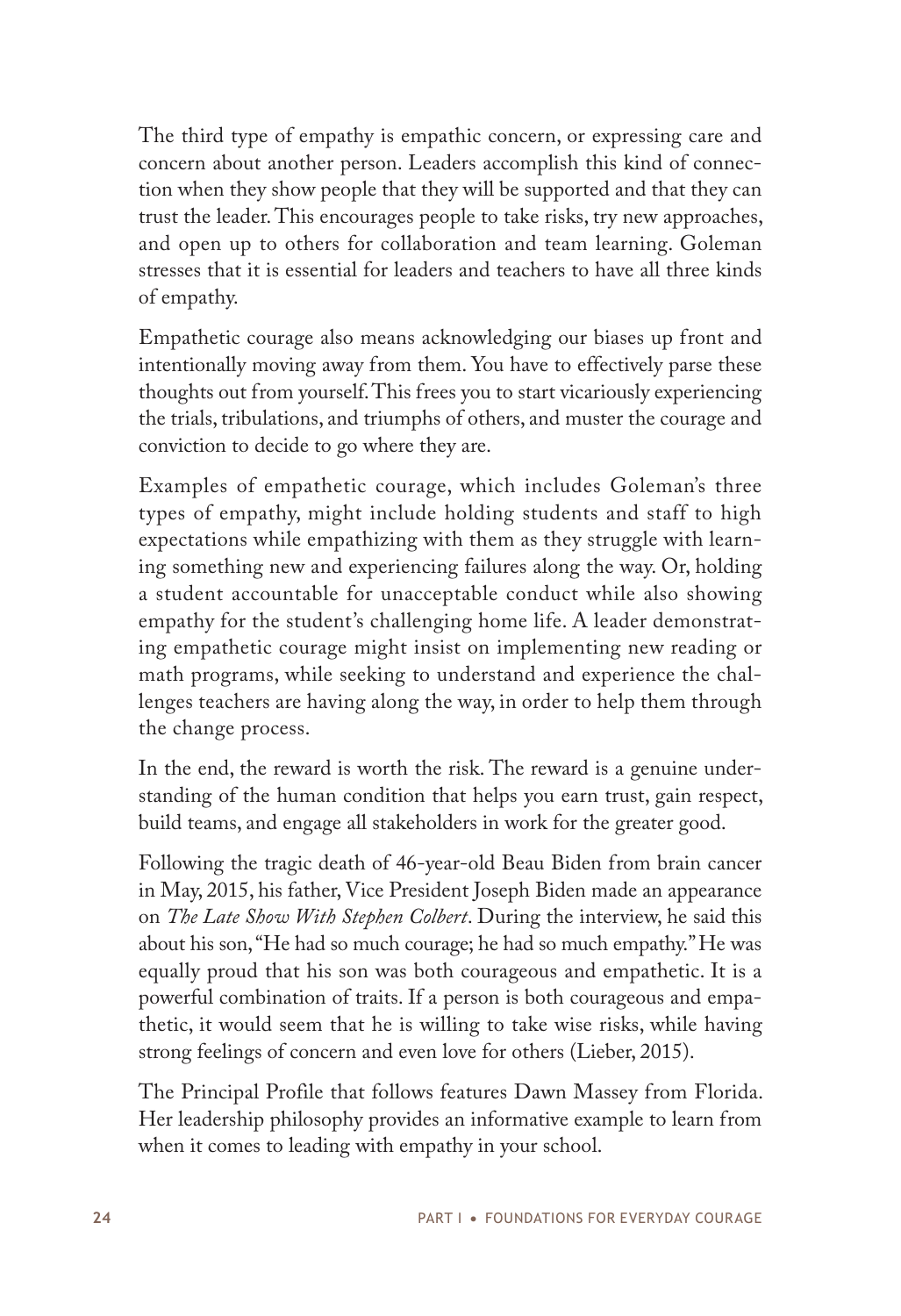## **Principal Profile**

# **Empathetic Courage**

**Dawn Massey**

*Okaloosa County, Florida*

*Dawn Massey, principal of Florosa Elementary School in Okaloosa County Schools in Florida, is a leader who demonstrates courage and empathy. She leads through a servant leadership mindset and believes her role as principal as one who sets high expectations, while genuinely caring for the people on her team.*

During our interview, Dawn explained that when she began her principalship, she reflected back on a leader from her past who had a significant positive influence on her development as an educator. She thought about the leadership style and specific practices of this leader and asked herself, what did he do that motivated me to achieve challenging goals, trust in his leadership, and give 110% effort each day? She wanted to be a leader who could connect with people at this level and inspire them to achieve great things. She concluded that this leader trusted his staff to make the right decisions for students, and he empowered them with shared decision making to run the school with him.

Dawn inherited a school characterized by low trust, suspicion, hidden agendas, and fear. Florosa is a Title I school serving a large percentage of economically disadvantaged students. Their school rating from the state of Florida was a grade of C when Dawn took the helm. She knew they were capable of much more, but she had to build trust and develop strong relationships with the staff before she could push them to heights they were capable of achieving. Dawn expressed her genuine concern for the teachers at Florosa and her desire to empower them to run the school, just as her previous leader had done. She firmly believed that, by building trust, creating a caring culture, and empowering the staff through shared decision making, student achievement

*(Continued)*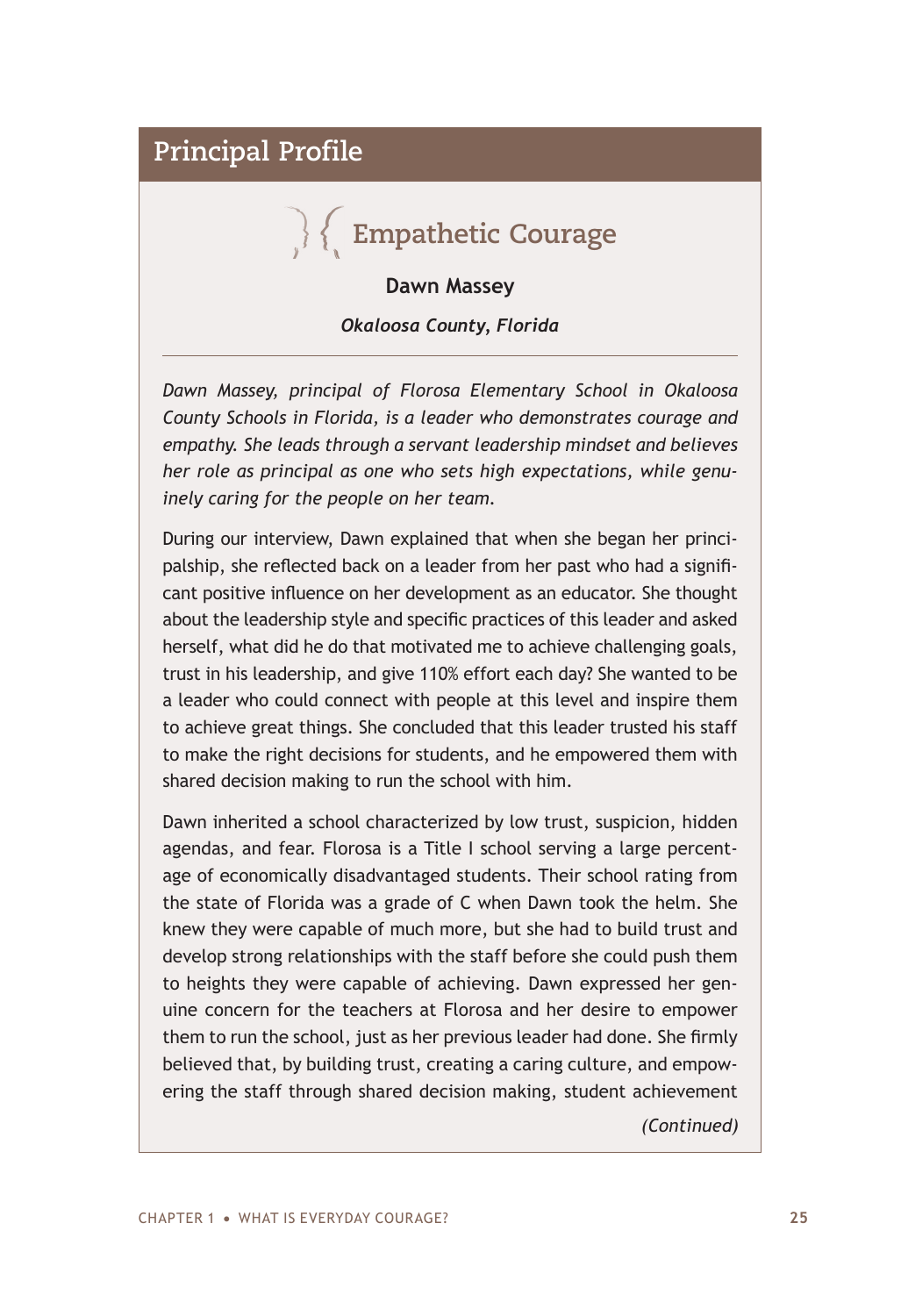#### (Continued)

would soar. She was right. Florosa went from a C school to an A+ school in just 2 years. Dawn gives full credit for their success to her staff. Her role in the success of the school is as lead collaborator with the team.

Finally, Dawn considers herself a member of the team whose major contribution is recognizing and leveraging the talent of her people to serve the needs of all students. It is important to her that every day teachers have joy while working hard in service to students. She exclaimed, "Joy and rigor is what it is all about!"

Dawn's courage to see the school through the eyes of the teachers, her ability to tune in to their feelings and fears, and her genuine concern for their well-being makes her an excellent example of a school leader with empathetic courage.

Finally, everyday courage, including moral, intellectual, disciplined, and empathetic courage, requires explicit practice and discipline. It is tempered, thoughtful, planned, and moderated. It is morally based and works in service of all students. It is intellectually grounded, while maintaining a strong connection to the human condition. Everyday courage promotes and facilitates leadership from the whole person—the heart, the head, and the gut. It calls for leaders to be in touch with the courage that lies within them and to use that courage to keep unproductive fear at bay. School leaders need to skillfully leverage all four types of everyday courage to succeed in their complicated roles. In the next section, you will learn about courage and the brain, and how you can control your thoughts to develop a courage mindset.

### **The Neuroscience of Courage and Fear**

In addition to the growing body of psychological research on courage, neuroscientists are beginning to explore how courage operates in the brain. While much research is available on fear in the brain, research specifically on courage is more limited, even though the two are closely linked. Just as the researchers listed earlier wanted to expand the scope of understanding courage, so too do the brain researchers. Their questions about courage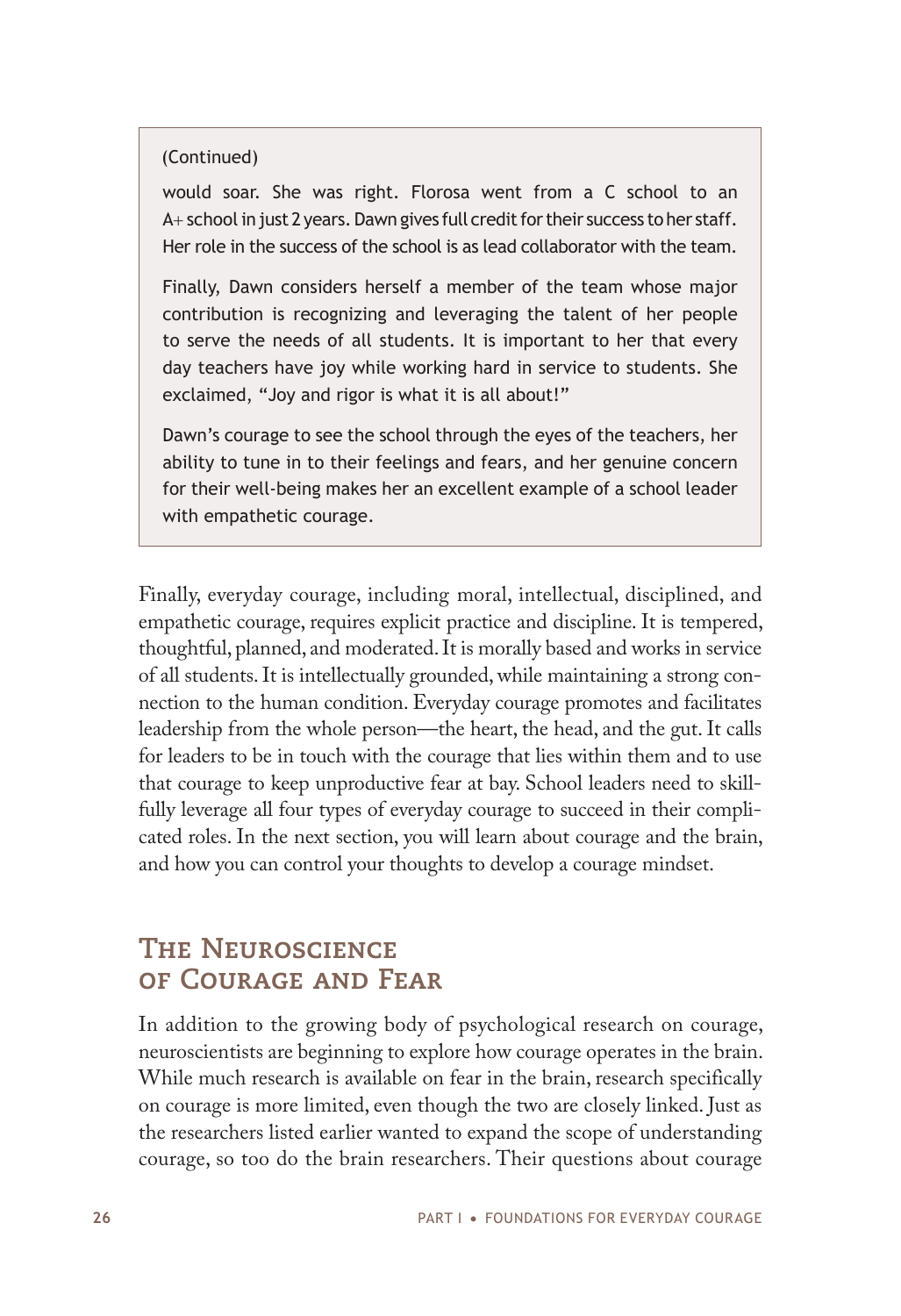include the early philosophers' quest to answer, "What is courage?" as well as the psychologists' questions previously discussed, which include:

Why does courage matter?

Can courage be learned?

Can courage be leveraged to improve organizational performance?

Neuroscientists are expanding the scope of the research and seeking answers to the questions below:

Can we train our brain to act courageously?

Can brain stimulation activate courageous behavior?

Can medications modify or enhance courage activity in the brain to treat anxiety and stress disorders?

Uri Nili and colleagues (2010) at the Weizmann Institute in Rehovot, Israel, designed a study to measure fear and document courage by monitoring brain activity during a fearful event using MRI scanning. About 60 people volunteered for the study, and they were separated into two groups. One group, the Fear Group, was composed of 40 people who were found to have a serious, debilitating fear of snakes. This group was determined by a questionnaire that graded their fear level toward the live snakes. The other group, the No Fear Group, was composed of 20 people who handled snakes on a regular basis and had absolutely no fear of the animals.

In Part 1 of the study, subjects laid in an MRI machine and saw either a live snake or a teddy bear at the end of a conveyor belt located near their heads. They were asked to choose either "Advance" or "Retreat" options on a button, and when the choice was selected, the snake or teddy bear moved closer or farther away from them. No one in either group was afraid of the teddy bear. But, in the No Fear Group, there was no difference in selection of advance for either choice, live snake or teddy bear. To them, the snake was as safe as the stuffed animal.

In Part 2 of the study, the participants were instructed to bring each object as close as possible to their heads, even if they were experiencing significant fear. Of course, no fear was involved with the teddy bears, and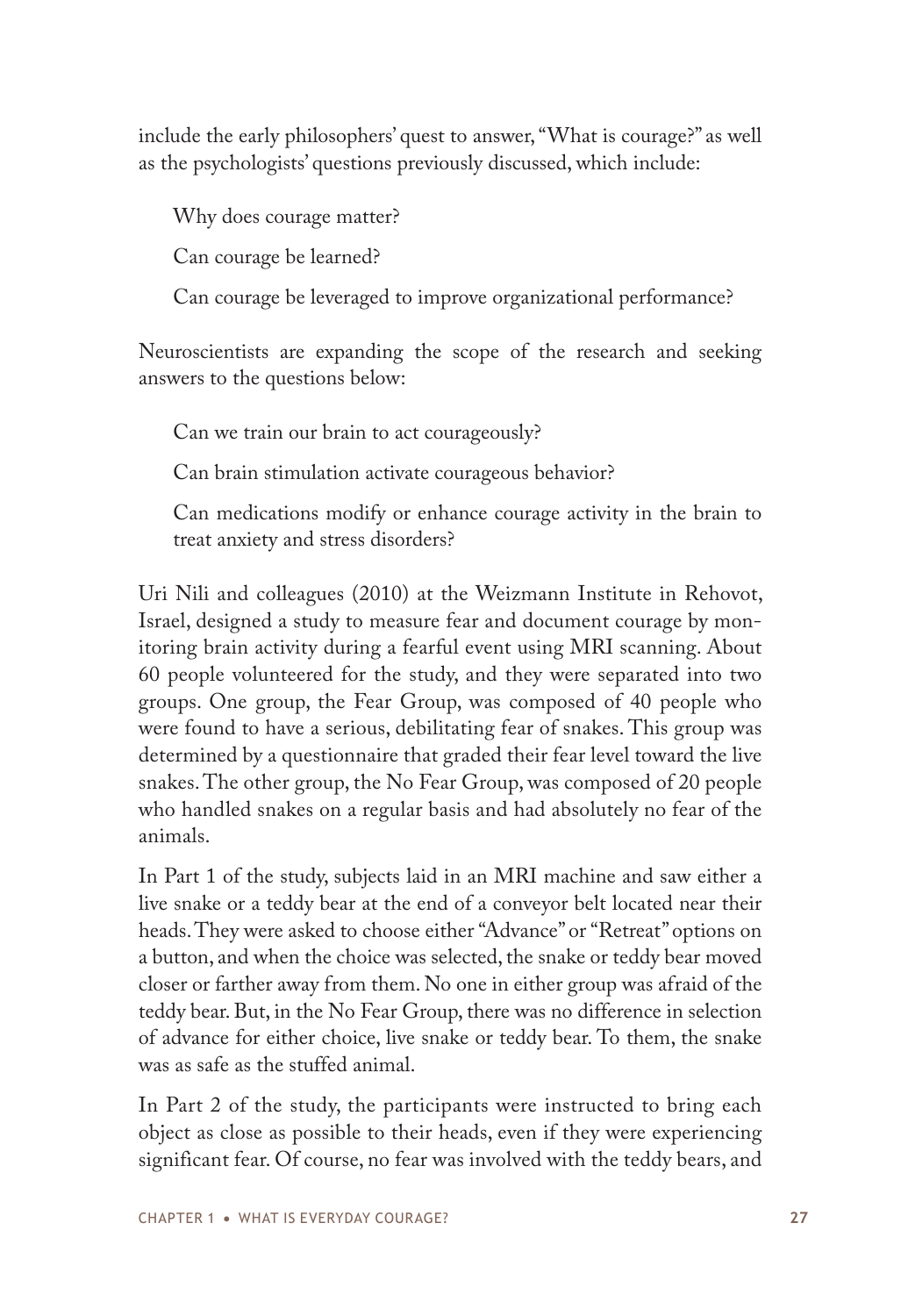some subjects were able to bring the live snake closer, but a larger percent of this group chose "Retreat" to move the snake away. After each button selection, the participants were asked to report their fear level on a scale of 0–100. Those in the Fear Group reported, on average, a 62 score of fearing the snake. In addition to the after-selection question, the participants were also monitored with a brain scan and an SCR, or skin conductance response that measures sweating when nervous. The after-selection questions helped to determine how much courage the participants summoned in order to bring the snake a step closer. The Fear Group participants recognized their mounting fears, and some were able to force themselves to overcome their fear and press the button to bring the snake closer.

The researchers discovered that a courage center in the brain lit up when the Fear Group showed courage by moving the live snake closer despite their fear. This part of the brain is the sgACC, or subgenual anterior cingulate cortex, which is responsible for fear, emotion, stress, perception, and a variety of other tasks. The powerful thing about this is that when you show courage and face your fear, the courage center or sgACC is activated, and when you succumb to your fear, it is not.

Interestingly, as the sgACC activity increased, the sweat-related skin conductance response decreased. Also, other MRI monitored regions of the brain were quieted by the courageous act, namely the amygdala. The amygdala is connected to the sgACC and helps to generate the body's arousal when certain kinds of emotion, such as fear, are triggered. The researchers believe that the sgACC helps the brain to overcome fear and dampens the fear-related arousal response. This research indicates that when the sgACC is activated by a courageous act, it is actually able to cancel out some of the fear response activated by the amygdala. "Fear is fundamental to survival," says study coauthor Uri Nili. "But the human brain makes us capable of overriding it to a certain point. When there's a strong motivation, the sgACC sends out orders to inhibit the amygdala's fear response" (Nili, Goldberg, Weizman, & Dudai, 2010).

The researchers reported their findings in the June 2010 issue of *Neuron*  (a research journal for neuroscience). It is the first study to show that activity in this area of the brain is needed for a person to act despite a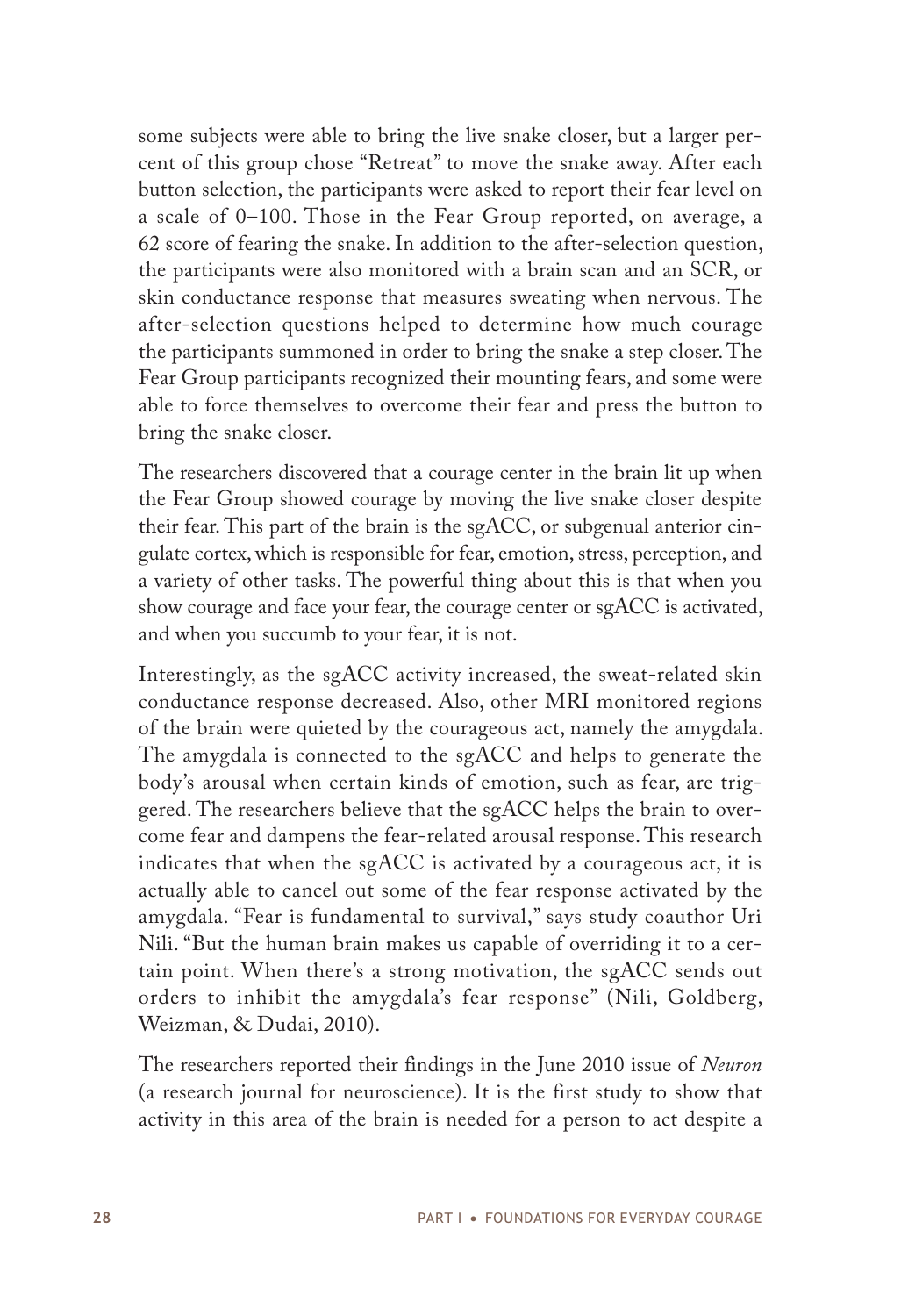natural fear. Mauricio Delgado, a neuroscientist at Rutgers University in New Jersey noted that from the MRI data, the researchers found that the increased activity of only one brain region, the sgACC, correlated with high fear levels, advancing the live snake, suggests that this region was involved in the successful mastery of fear. The conclusion is that courage trumps fear in the brain.

Why should school leaders care about this? Given the perpetually demanding work in schools, and the constant string of crises to solve, the brain may get stuck in fear overdrive. This is what

According to neuroscience, courage trumps fear in the brain.

leads to stress and anxiety. Knowing how the brain works up the courage to confront fear could help. With this knowledge, perhaps we can learn to activate courage to trump fear when dealing with difficult situations. In the meantime, the lesson from this research is that to overcome fear and practice everyday courage, we have to purposely engage in acts of courage. These intentional acts will provide the necessary exercise of our brains to build the muscle needed for continued courageous acts.

#### **Conclusion**

I began this chapter with a brief overview of the evolution of courage in societies. Courage has been considered a virtue for thousands of years, and still today that remains true. Since 2000, however, the scientific community, psychologists and neuroscientists, have become intrigued with the concept of courage that they have launched numerous studies which might explain courageous behavior or pinpoint how it works in the human brain. For school leaders, I provided a working definition of everyday courage that was born from the work in the scientific community and then further explained everyday courage by providing a description of the four types of courage relevant to the daily work of school principals.

In the next chapter, I will further make the case for the focus on everyday courage and provide a rationale for a national conversation on the topic.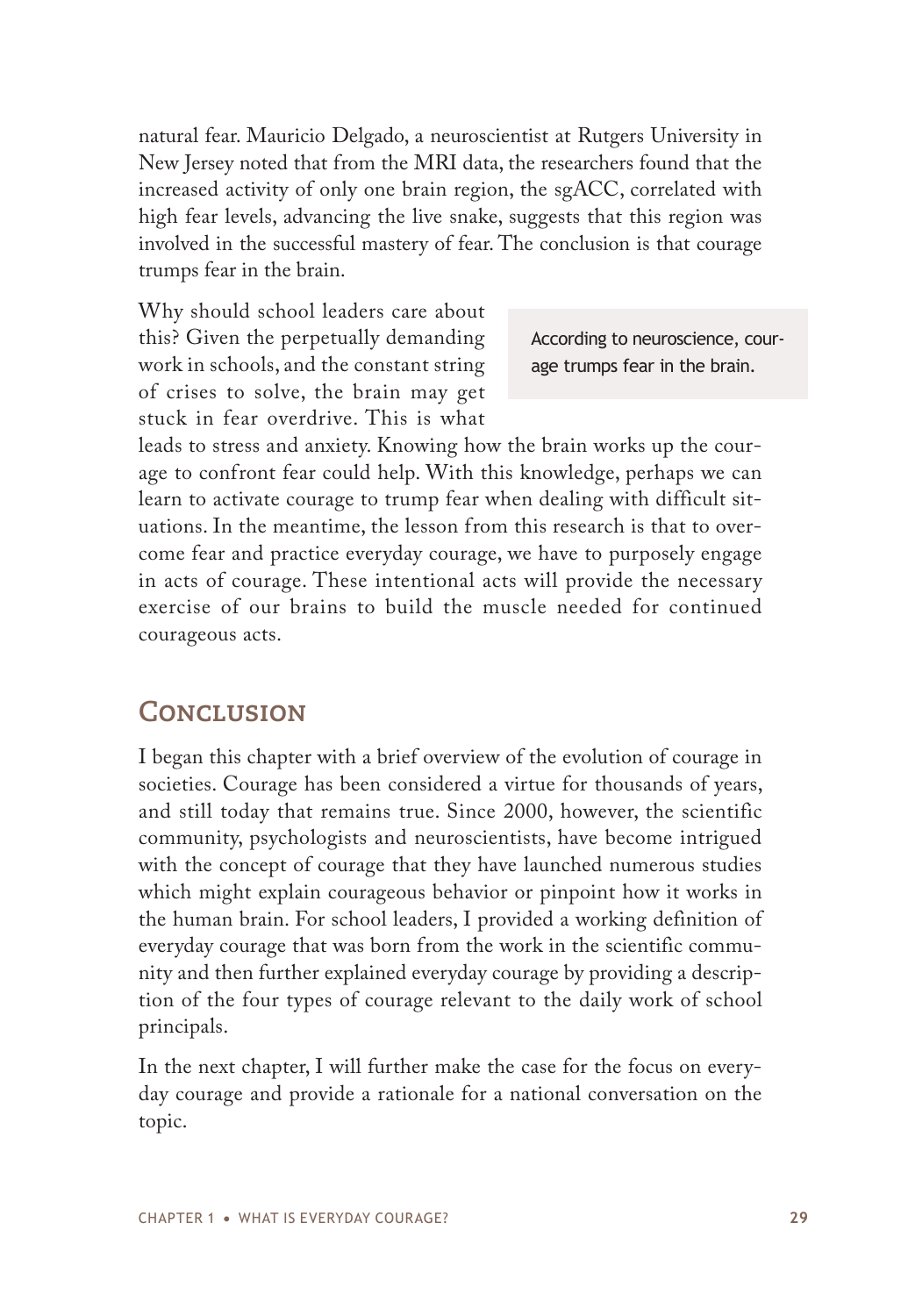### **Chapter Summary**

#### **Key Points**

- Courage has been a valued virtue by people for thousands of years.
- Modern researchers define courage as (1) a willing, intentional act; (2) involving substantial danger, difficulty, or risk to the actor; (3) primarily motivated to bring about a noble good or morally worthy purpose.
- Everyday courage for school leaders involves the appropriate use of four domains of courage including
	- 1. Moral courage
	- 2. Intellectual courage
	- 3. Disciplined courage
	- 4. Empathetic courage
- Neuroscientists have discovered a courage center in the brain that is activated when a person behaves courageously. When this center comes on, fear responses decrease.
- In order for school leaders to develop everyday courage, they must intentionally ignite the courage center in their brains. They do this by facing their fears head on and doing more of what they fear most.
- School leaders must activate all four types of everyday courage to eliminate fear and establish a high-performance culture in their schools.

## **Chapter 1**

#### **Learning Activity: Reflect and Assess**

The purpose of this activity is to reconnect you with examples from your past when you were courageous in an effort to learn from these previous acts of courage and replicate them with current difficult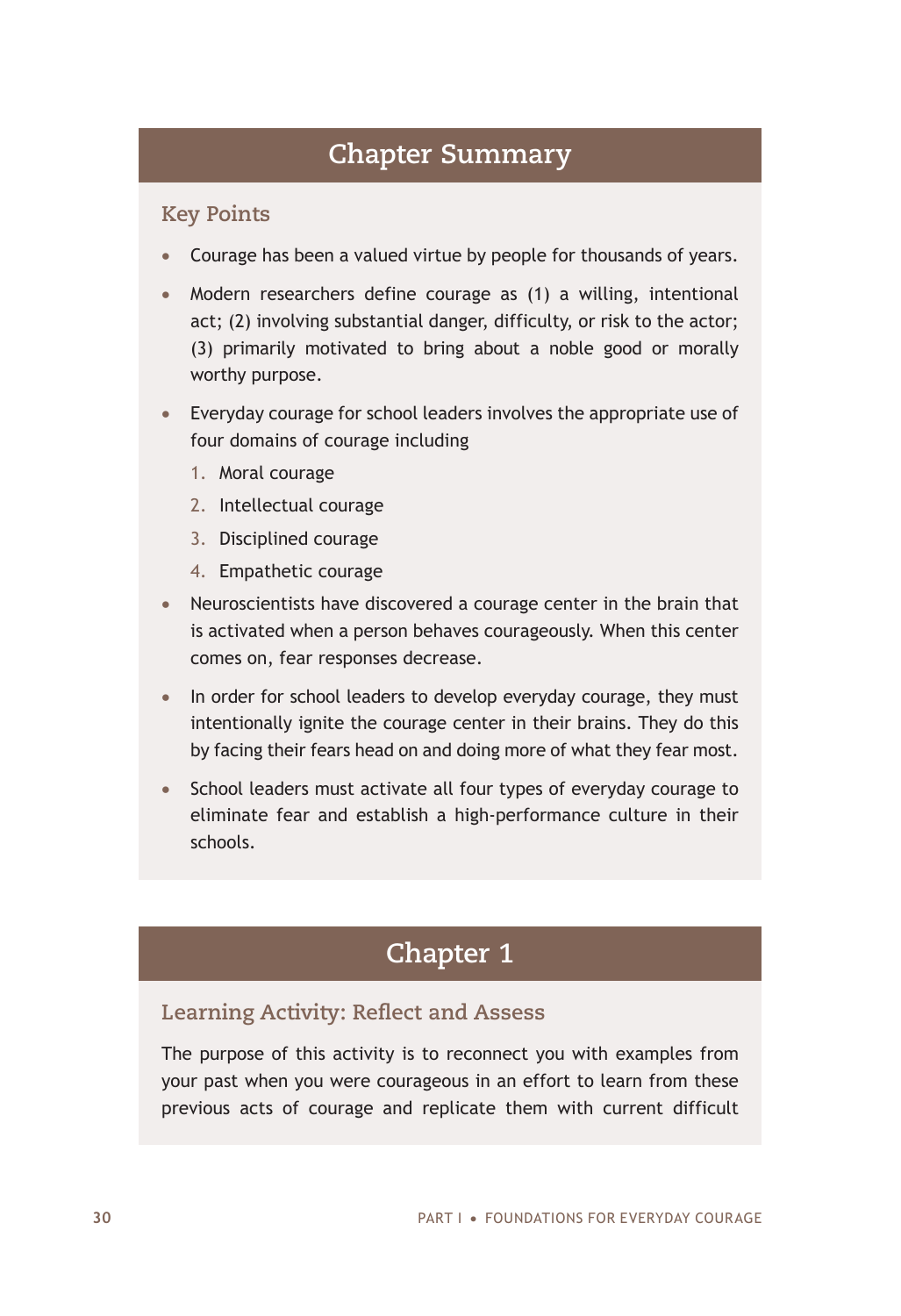situations. The four domains of everyday courage are listed below. Choose one or more where you have demonstrated courage in the past and respond to the questions that were derived from the modern definition of courage. Record your answers in the spaces provided. Make note of how you might tap into past acts of courage with current challenges knowing that courage is developed by acting courageously over and over.

| <b>Moral Courage</b>                                                                                             |                                                    |                                                      |  |  |
|------------------------------------------------------------------------------------------------------------------|----------------------------------------------------|------------------------------------------------------|--|--|
| Standing up and acting when injustices occur, human rights are violated or<br>when persons are treated unfairly. |                                                    |                                                      |  |  |
| <b>What actions</b><br>did you take?                                                                             | <b>What difficulties or</b><br>risks did you face? | What noble good<br>or moral purpose<br>was achieved? |  |  |
|                                                                                                                  |                                                    |                                                      |  |  |
| What challenge(s) are you facing now where moral courage is needed?                                              |                                                    |                                                      |  |  |
| What will you do, based on your previous success above, to address<br>your current challenge(s)?                 |                                                    |                                                      |  |  |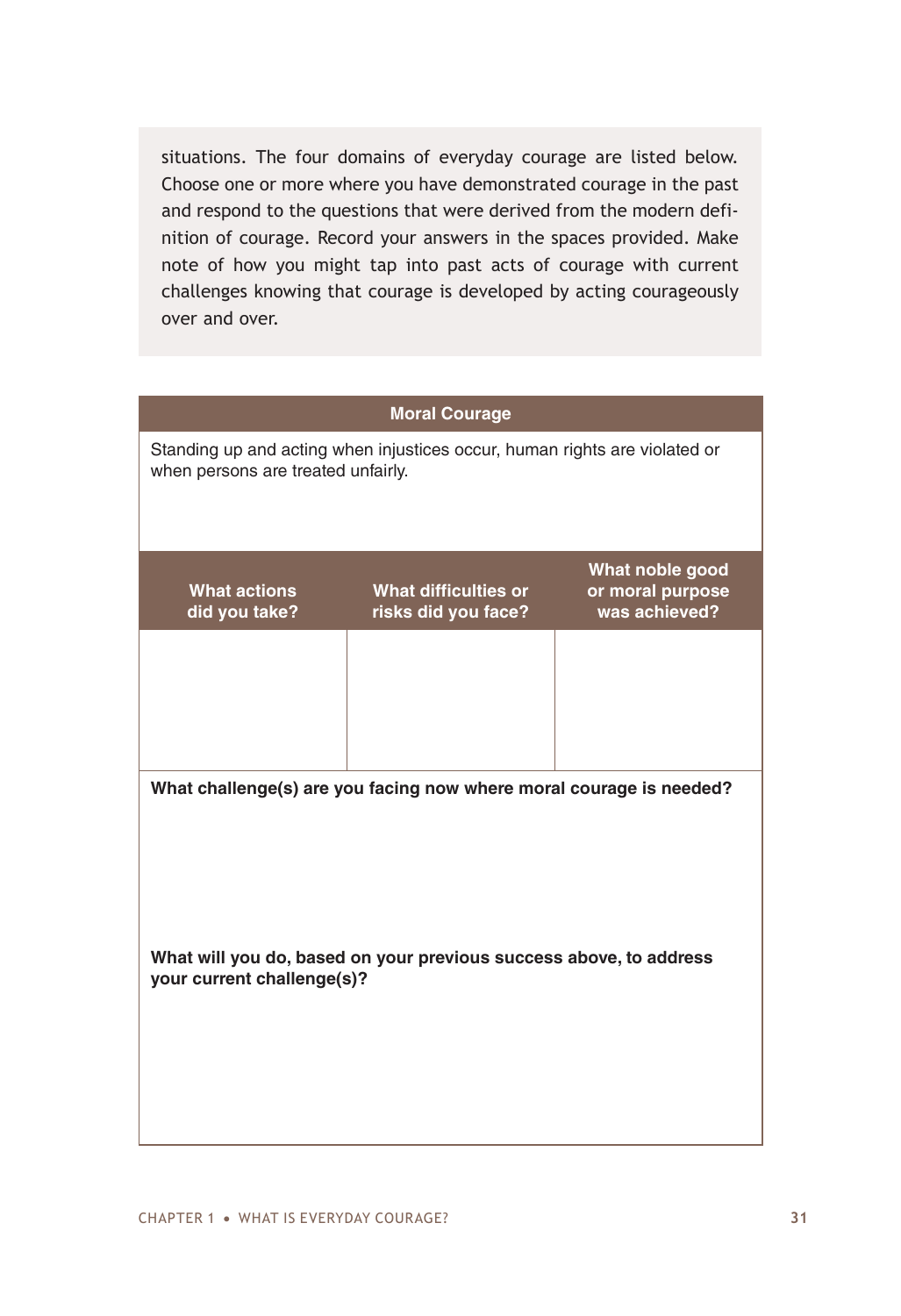| <b>Intellectual Courage</b>                                                                                                                      |                                                    |                                                      |  |  |
|--------------------------------------------------------------------------------------------------------------------------------------------------|----------------------------------------------------|------------------------------------------------------|--|--|
| Challenging old assumptions and understandings and acting on new<br>learnings, and insights gleaned from experience and/or educational research. |                                                    |                                                      |  |  |
| <b>What actions</b><br>did you take?                                                                                                             | <b>What difficulties or</b><br>risks did you face? | What noble good<br>or moral purpose<br>was achieved? |  |  |
|                                                                                                                                                  |                                                    |                                                      |  |  |
| What challenge(s) are you facing now where intellectual courage<br>is needed?                                                                    |                                                    |                                                      |  |  |
| What will you do, based on your previous success above, to address<br>your current challenge(s)?                                                 |                                                    |                                                      |  |  |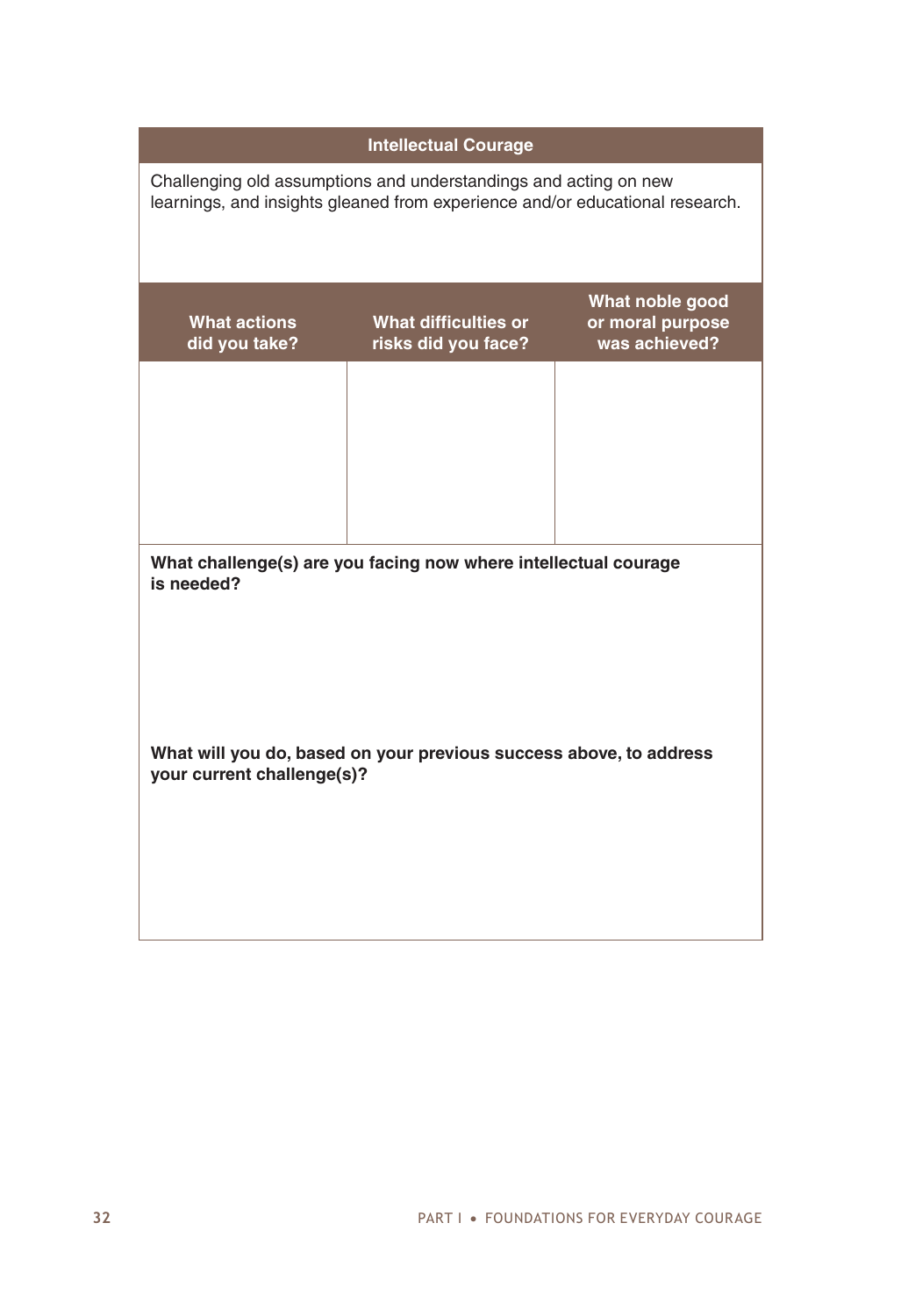| <b>Disciplined Courage</b>                                                                                              |                                             |                                                      |  |  |
|-------------------------------------------------------------------------------------------------------------------------|---------------------------------------------|------------------------------------------------------|--|--|
| Remaining steadfast, strategic, and deliberate in the face of inevitable<br>setbacks and failures for the greater good. |                                             |                                                      |  |  |
| <b>What actions</b><br>did you take?                                                                                    | What difficulties or<br>risks did you face? | What noble good<br>or moral purpose<br>was achieved? |  |  |
|                                                                                                                         |                                             |                                                      |  |  |
| What challenge(s) are you facing now where disciplined courage<br>is needed?                                            |                                             |                                                      |  |  |
| What will you do, based on your previous success above, to address<br>your current challenge(s)?                        |                                             |                                                      |  |  |